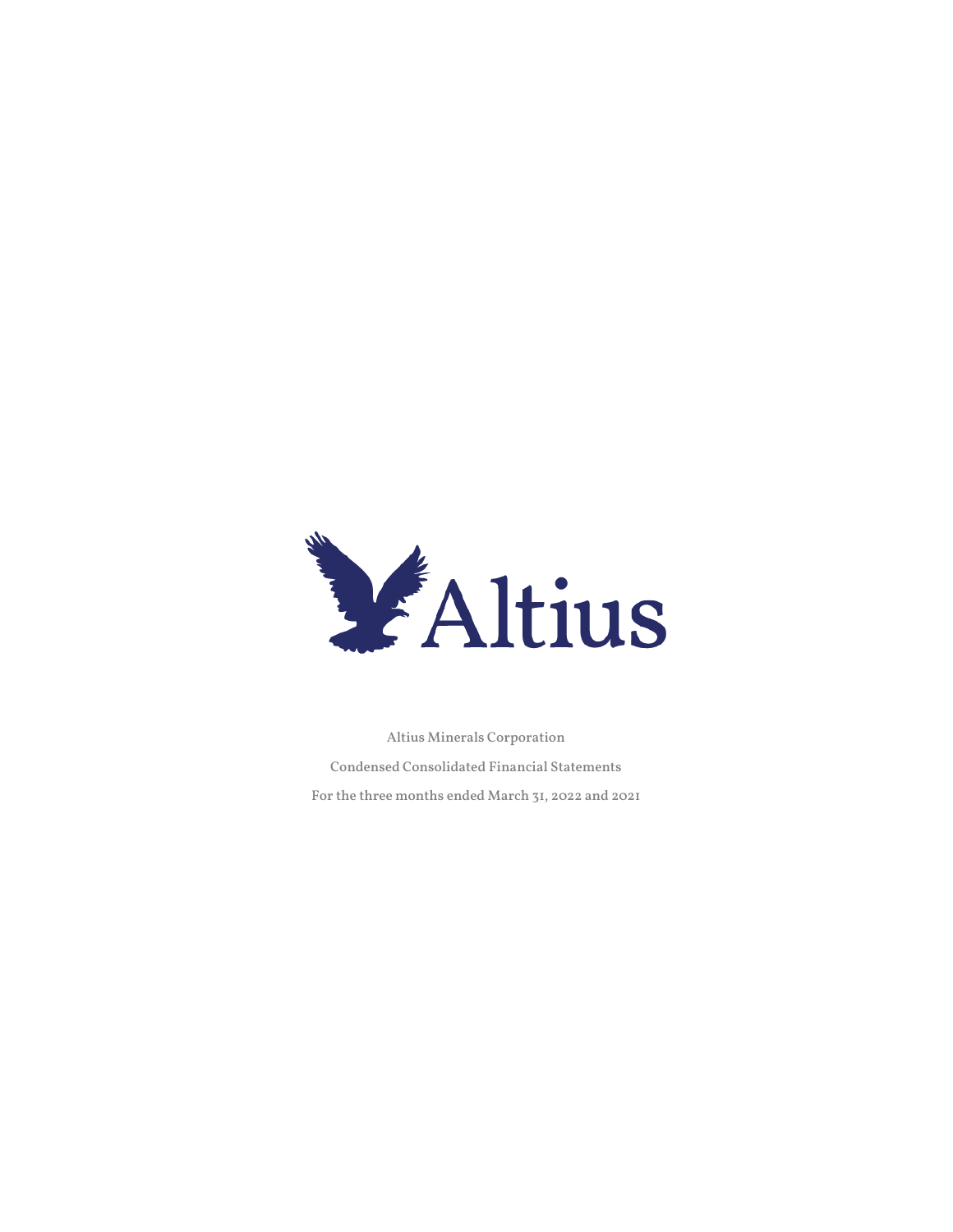# CONDENSED CONSOLIDATED BALANCE SHEETS

| Unaudited, In Thousands of Canadian Dollars | <b>Note</b>    | As at           |                |                   |         |  |  |
|---------------------------------------------|----------------|-----------------|----------------|-------------------|---------|--|--|
|                                             |                |                 | March 31, 2022 | December 31, 2021 |         |  |  |
| <b>ASSETS</b>                               |                |                 |                |                   |         |  |  |
| <b>Current assets</b>                       |                |                 |                |                   |         |  |  |
| Cash and cash equivalents                   |                | \$              | $121,293$ \$   |                   | 100,021 |  |  |
| Accounts receivable and prepaid expenses    |                |                 | 13,191         |                   | 12,601  |  |  |
| Income tax receivable                       |                |                 | 3,573          |                   | 2,268   |  |  |
|                                             |                | \$              | 138,057        | \$                | II4,890 |  |  |
| Non-current assets                          |                |                 |                |                   |         |  |  |
| Royalty and streaming interests             | 6              |                 | 245,857        |                   | 250,877 |  |  |
| Investments                                 | 5              |                 | 219,479        |                   | 183,725 |  |  |
| Interests in joint ventures                 | 4              |                 | 124,725        |                   | 152,504 |  |  |
| Exploration and evaluation assets           |                |                 | 8,659          |                   | 9,105   |  |  |
| Deferred tax assets                         | $\overline{7}$ |                 | 7,636          |                   | 7,787   |  |  |
| Investment in associates                    |                |                 | 1,620          |                   | 1,620   |  |  |
| Derivatives - cash flow swap                | 8              |                 | I,088          |                   |         |  |  |
| Property and equipment                      |                |                 | 844            |                   | 893     |  |  |
|                                             |                | \$              | 609,908        | \$                | 606,511 |  |  |
| <b>TOTAL ASSETS</b>                         |                | \$              | 747,965        | \$                | 721,401 |  |  |
| <b>LIABILITIES</b>                          |                |                 |                |                   |         |  |  |
| <b>Current liabilities</b>                  |                |                 |                |                   |         |  |  |
| Accounts payable and accrued liabilities    |                |                 | 6,083          |                   | 6,069   |  |  |
| Current portion of long-term debt           | 8              |                 | 8,000          |                   | 8,000   |  |  |
| Income tax payable                          |                |                 | 3,828          |                   | 5,580   |  |  |
|                                             |                | \$              | 17,911         | \$                | 19,649  |  |  |
| Non-current liabilities                     |                |                 |                |                   |         |  |  |
| Long-term debt                              | 8              |                 | 104,538        |                   | 107,173 |  |  |
| Other liability                             |                |                 | 818            |                   | 851     |  |  |
| Deferred tax liabilities                    | 7              |                 | 69,530         |                   | 64,738  |  |  |
| Derivative - cash flow swap                 | 8              |                 |                |                   | II      |  |  |
|                                             |                | \$              | 174,886        | \$                | 172,773 |  |  |
| <b>TOTAL LIABILITIES</b>                    |                | $\overline{\$}$ | 192,797        | \$                | 192,422 |  |  |
| <b>EQUITY</b>                               |                |                 |                |                   |         |  |  |
| Shareholders' equity                        |                |                 | 460,744        |                   | 433,486 |  |  |
| Non-controlling interest                    |                |                 | 94,424         |                   | 95,493  |  |  |
|                                             |                | \$              | 555,168        | \$                | 528,979 |  |  |
|                                             |                |                 |                |                   |         |  |  |
| <b>TOTAL LIABILITIES AND EQUITY</b>         |                | \$              | 747,965        | \$                | 721,401 |  |  |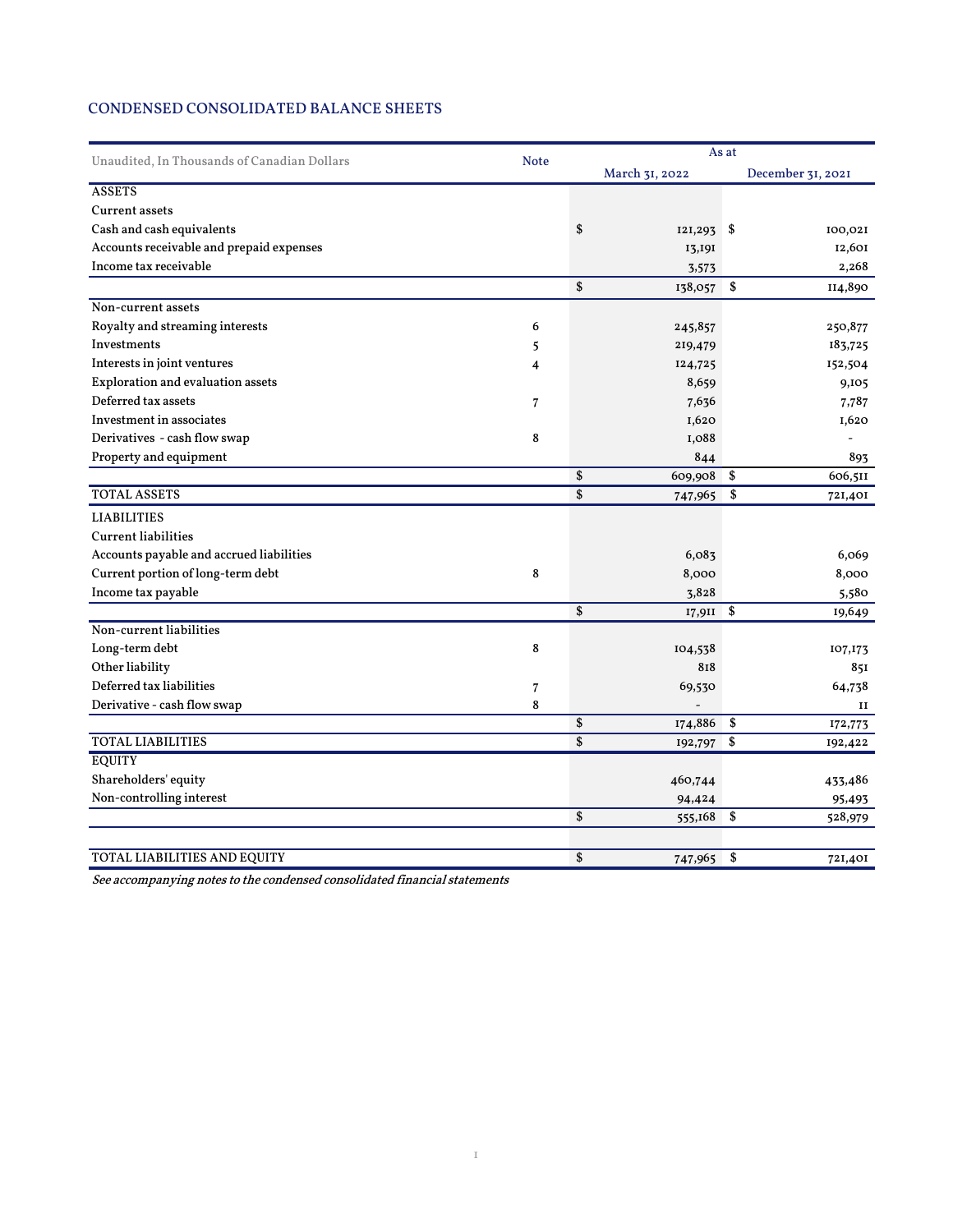## CONDENSED CONSOLIDATED STATEMENTS OF EARNINGS

| Unaudited, In Thousands of Canadian Dollars, except per share amounts |                         | Three months ended |                |  |                |  |
|-----------------------------------------------------------------------|-------------------------|--------------------|----------------|--|----------------|--|
|                                                                       | <b>Note</b>             |                    | March 31, 2022 |  | March 31, 2021 |  |
| Revenue and other income                                              | 9                       | \$                 | 27,087 \$      |  | 17,502         |  |
| <b>Costs and Expenses</b>                                             |                         |                    |                |  |                |  |
| General and administrative                                            | 9                       |                    | 2,397          |  | I,902          |  |
| Cost of sales - copper stream                                         |                         |                    | I,873          |  | I,02I          |  |
| Share-based compensation                                              |                         |                    | 481            |  | 716            |  |
| Generative exploration                                                |                         |                    | 64             |  | 8              |  |
| Mineral rights and leases                                             |                         |                    |                |  | 30             |  |
| Amortization and depletion                                            |                         |                    | 6,594          |  | 4,824          |  |
| Earnings before the following:                                        |                         | \$                 | 15,678 \$      |  | 9,001          |  |
| Earnings (loss) from joint ventures                                   | $\overline{\mathbf{4}}$ |                    | 629            |  | (133)          |  |
| Gain on disposal of mineral property                                  |                         |                    | 996            |  |                |  |
| Interest on long-term debt                                            |                         |                    | (I, 453)       |  | (1, 817)       |  |
| Foreign exchange gain                                                 |                         |                    | 539            |  | 629            |  |
| Dilution gain on issuance of shares by an associate and joint venture |                         |                    |                |  | 358            |  |
| Unrealized (loss) gain on fair value adjustment of derivatives        |                         |                    | (313)          |  | 4,224          |  |
| Share of earnings and impairment reversal in associates               |                         |                    |                |  | 1,426          |  |
| Earnings before income taxes                                          |                         | \$                 | 16,076 \$      |  | 13,688         |  |
| Income taxes (current and deferred)                                   | 7                       |                    | 3,54I          |  | 1,884          |  |
| Net earnings                                                          |                         | \$                 | $12,535$ \$    |  | II,804         |  |
| Net earnings attributable to:                                         |                         |                    |                |  |                |  |
| Common shareholders                                                   |                         |                    | 12,088         |  | II,663         |  |
| Non-controlling interest                                              |                         |                    | 447            |  | <b>I4I</b>     |  |
|                                                                       |                         | \$                 | $12,535$ \$    |  | II,804         |  |
| Net earnings per share                                                |                         |                    |                |  |                |  |
| Basic                                                                 | IO                      | \$                 |                |  | 0.28           |  |
| Diluted                                                               | IO                      | \$                 | $0.28$ \$      |  | 0.28           |  |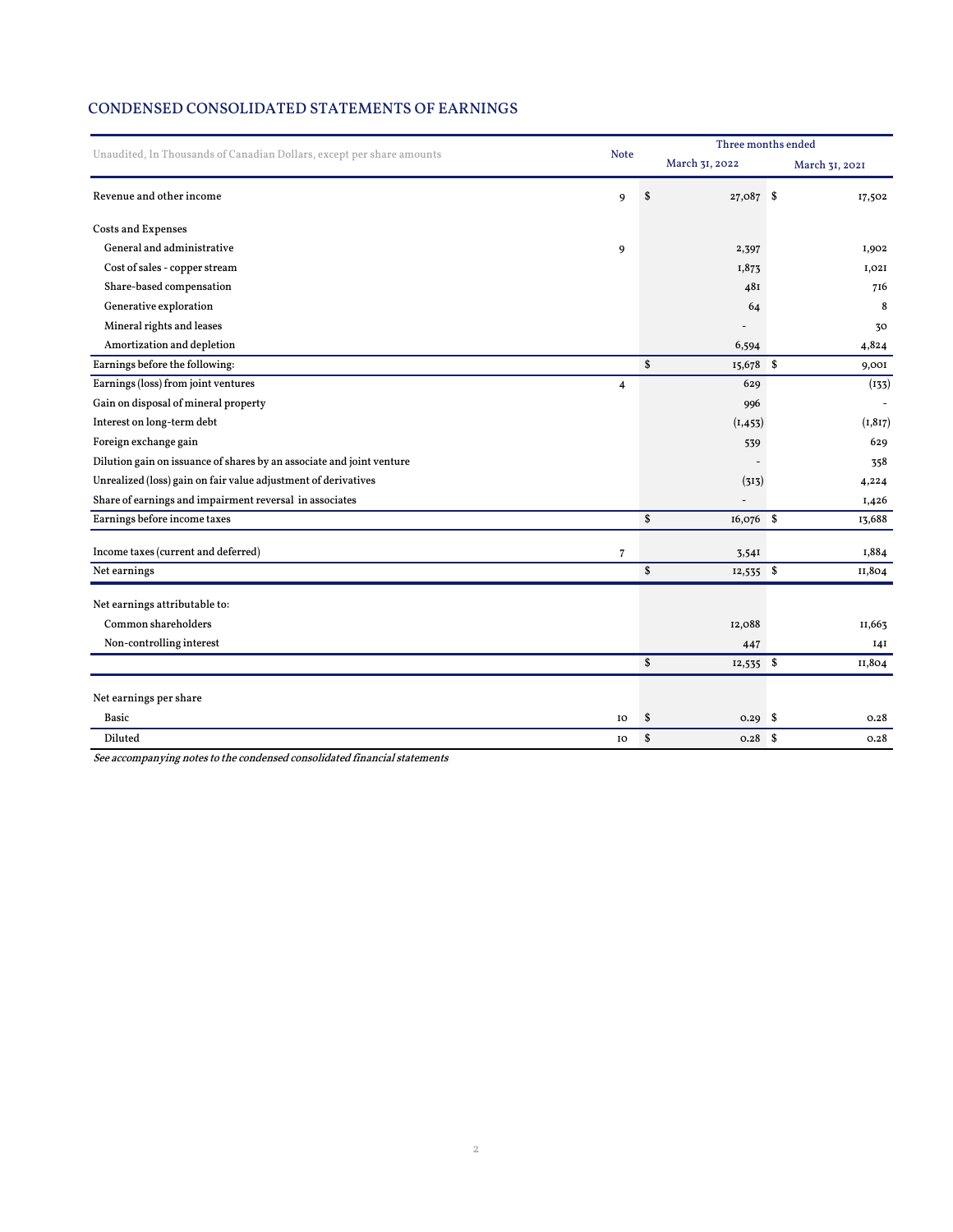# CONDENSED CONSOLIDATED STATEMENTS OF COMPREHENSIVE EARNINGS

| Unaudited, In Thousands of Canadian Dollars                    | Three months ended |                    |                |                |            |  |  |  |
|----------------------------------------------------------------|--------------------|--------------------|----------------|----------------|------------|--|--|--|
|                                                                |                    |                    | March 31, 2022 | March 31, 2021 |            |  |  |  |
| Net earnings                                                   |                    | \$                 | $12,535$ \$    |                | II,804     |  |  |  |
| Other comprehensive earnings                                   |                    |                    |                |                |            |  |  |  |
| To be reclassified subsequently to profit or loss              |                    |                    |                |                |            |  |  |  |
| Foreign currency translation adjustment                        |                    |                    |                |                |            |  |  |  |
| Gross amount                                                   |                    |                    | (3, 555)       |                | (1, 391)   |  |  |  |
| Net amount                                                     |                    | \$                 | $(3,555)$ \$   |                | (1, 391)   |  |  |  |
| Net unrealized gain on fair value adjustment of cash flow swap |                    |                    |                |                |            |  |  |  |
| $\rm Gross$ amount                                             |                    |                    | I, 159         |                | 234        |  |  |  |
| Tax effect                                                     |                    |                    | (247)          |                | (54)       |  |  |  |
| Net amount                                                     |                    | \$                 | 912 \$         |                | <b>180</b> |  |  |  |
| To not be reclassified subsequently to profit or loss          |                    |                    |                |                |            |  |  |  |
| Net unrealized gain on investments                             | 5                  |                    |                |                |            |  |  |  |
| Gross amount                                                   |                    |                    | 25,228         |                | II,597     |  |  |  |
| Tax effect                                                     |                    |                    | (3, 633)       |                | (1, 673)   |  |  |  |
| Net amount                                                     |                    | $\mathbf{\hat{s}}$ | $21,595$ \$    |                | 9,924      |  |  |  |
| Revaluation of investments held in joint venture               |                    |                    |                |                |            |  |  |  |
| Gross amount                                                   | $\overline{4}$     |                    | 669            |                | 7,080      |  |  |  |
| Tax effect                                                     |                    |                    | (48)           |                | (2,028)    |  |  |  |
| Net amount                                                     |                    | $\mathbf{s}$       | $621$ \$       |                | 5,052      |  |  |  |
|                                                                |                    |                    |                |                |            |  |  |  |
| Realized gain on investments                                   | 5                  |                    | $216$ \$       |                | 3,915      |  |  |  |
| Tax effect                                                     |                    |                    | (9)            |                | (587)      |  |  |  |
| Net amount                                                     |                    | \$                 | $207 \quad$    |                | 3,328      |  |  |  |
|                                                                |                    |                    |                |                |            |  |  |  |
| Other comprehensive earnings                                   |                    | \$                 | 19,780 \$      |                | 17,093     |  |  |  |
| Total comprehensive earnings                                   |                    | \$                 | 32,315         | \$             | 28,897     |  |  |  |
|                                                                |                    |                    |                |                |            |  |  |  |
| Total comprehensive earnings attributable to:                  |                    |                    |                |                |            |  |  |  |
| Common shareholders                                            |                    |                    | 31,613         |                | 26,890     |  |  |  |
| Non-controlling interest                                       |                    |                    | 702            |                | 2,007      |  |  |  |
|                                                                |                    | \$                 | 32,315 \$      |                | 28,897     |  |  |  |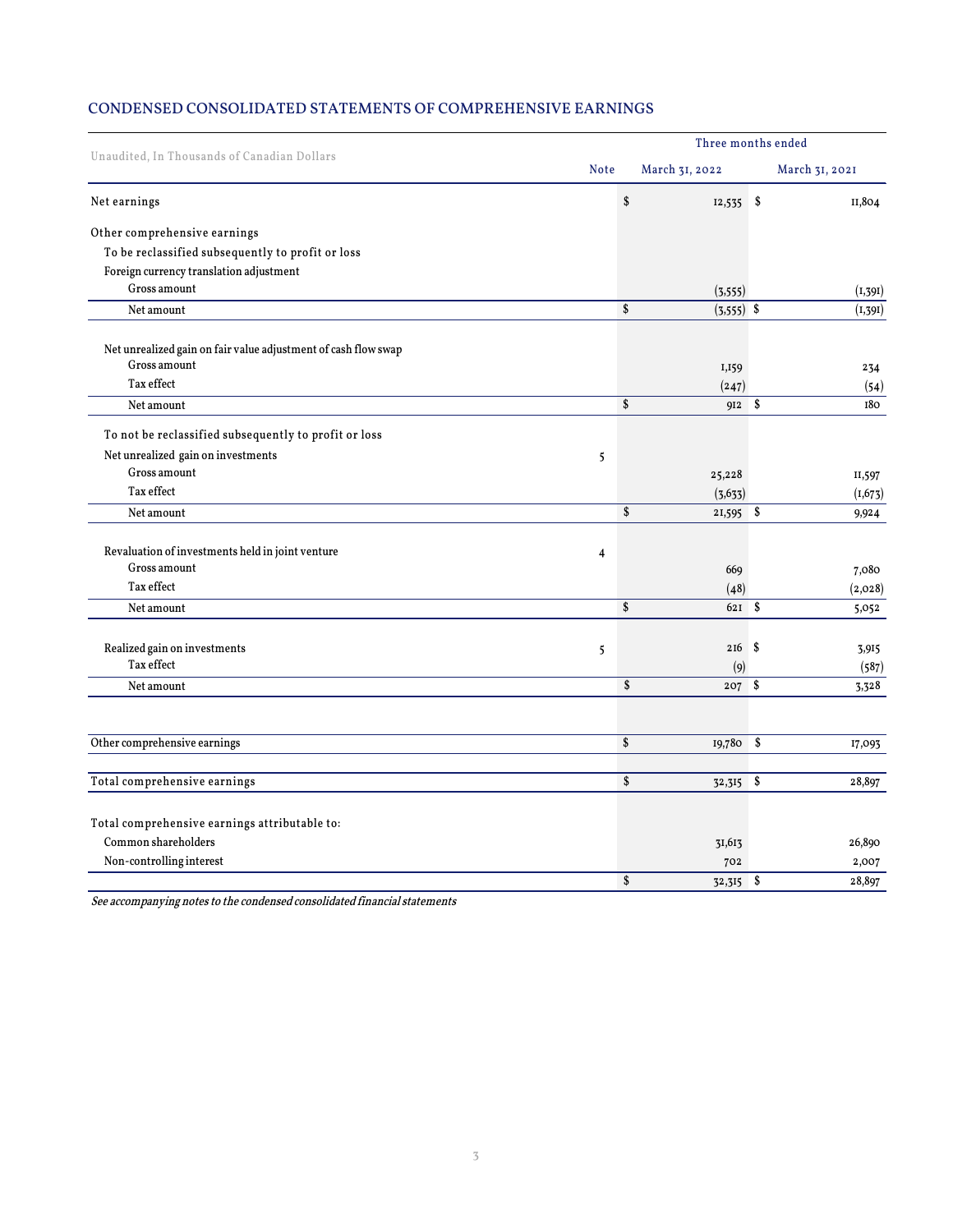## CONDENSED CONSOLIDATED STATEMENTS OF CASH FLOWS

| Unaudited, In Thousands of Canadian Dollars<br><b>Note</b><br>March 31, 2022<br>Operating activities<br>Net earnings<br>\$<br>$12,535$ \$<br>Adjustments for operating activities<br>1,880<br>$_{II}$<br>\$<br>$14,415$ \$<br>Changes in non-cash operating working capital<br>(611)<br>II<br>\$<br>13,804 \$<br>Financing activities<br>Repayment of long-term debt<br>8<br>(2,000)<br>Lease payments<br>(42)<br>Proceeds from exercise of warrants<br>Proceeds from IPO of subsidiary (net of isssuance costs of \$8,802)<br>Cash settled stock options<br>(2,03I)<br>Payments to non-controlling interest<br>(44I)<br>13<br>Preferred securities distribution<br>(I, 260)<br>Repurchase of common shares<br>(165)<br>IO<br>Dividends paid<br>(2,713)<br>\$<br>$(8,652)$ \$ | Three months ended |  |  |  |  |
|-------------------------------------------------------------------------------------------------------------------------------------------------------------------------------------------------------------------------------------------------------------------------------------------------------------------------------------------------------------------------------------------------------------------------------------------------------------------------------------------------------------------------------------------------------------------------------------------------------------------------------------------------------------------------------------------------------------------------------------------------------------------------------|--------------------|--|--|--|--|
|                                                                                                                                                                                                                                                                                                                                                                                                                                                                                                                                                                                                                                                                                                                                                                               | March 31, 2021     |  |  |  |  |
|                                                                                                                                                                                                                                                                                                                                                                                                                                                                                                                                                                                                                                                                                                                                                                               |                    |  |  |  |  |
|                                                                                                                                                                                                                                                                                                                                                                                                                                                                                                                                                                                                                                                                                                                                                                               | II,804             |  |  |  |  |
|                                                                                                                                                                                                                                                                                                                                                                                                                                                                                                                                                                                                                                                                                                                                                                               | (3,904)            |  |  |  |  |
|                                                                                                                                                                                                                                                                                                                                                                                                                                                                                                                                                                                                                                                                                                                                                                               | 7,900              |  |  |  |  |
|                                                                                                                                                                                                                                                                                                                                                                                                                                                                                                                                                                                                                                                                                                                                                                               | 640                |  |  |  |  |
|                                                                                                                                                                                                                                                                                                                                                                                                                                                                                                                                                                                                                                                                                                                                                                               | 8,540              |  |  |  |  |
|                                                                                                                                                                                                                                                                                                                                                                                                                                                                                                                                                                                                                                                                                                                                                                               |                    |  |  |  |  |
|                                                                                                                                                                                                                                                                                                                                                                                                                                                                                                                                                                                                                                                                                                                                                                               | (5,000)            |  |  |  |  |
|                                                                                                                                                                                                                                                                                                                                                                                                                                                                                                                                                                                                                                                                                                                                                                               | (42)               |  |  |  |  |
|                                                                                                                                                                                                                                                                                                                                                                                                                                                                                                                                                                                                                                                                                                                                                                               | 5,600              |  |  |  |  |
|                                                                                                                                                                                                                                                                                                                                                                                                                                                                                                                                                                                                                                                                                                                                                                               | 92,016             |  |  |  |  |
|                                                                                                                                                                                                                                                                                                                                                                                                                                                                                                                                                                                                                                                                                                                                                                               |                    |  |  |  |  |
|                                                                                                                                                                                                                                                                                                                                                                                                                                                                                                                                                                                                                                                                                                                                                                               | (400)              |  |  |  |  |
|                                                                                                                                                                                                                                                                                                                                                                                                                                                                                                                                                                                                                                                                                                                                                                               | (1,260)            |  |  |  |  |
|                                                                                                                                                                                                                                                                                                                                                                                                                                                                                                                                                                                                                                                                                                                                                                               | (7, 363)           |  |  |  |  |
|                                                                                                                                                                                                                                                                                                                                                                                                                                                                                                                                                                                                                                                                                                                                                                               | (1,925)            |  |  |  |  |
|                                                                                                                                                                                                                                                                                                                                                                                                                                                                                                                                                                                                                                                                                                                                                                               | 81,626             |  |  |  |  |
| Investing activities                                                                                                                                                                                                                                                                                                                                                                                                                                                                                                                                                                                                                                                                                                                                                          |                    |  |  |  |  |
| Proceeds from sale of investments<br>I,495                                                                                                                                                                                                                                                                                                                                                                                                                                                                                                                                                                                                                                                                                                                                    | 6,938              |  |  |  |  |
| Cash received from joint ventures<br>27,069<br>4                                                                                                                                                                                                                                                                                                                                                                                                                                                                                                                                                                                                                                                                                                                              | 270                |  |  |  |  |
| Generative exploration<br>(64)                                                                                                                                                                                                                                                                                                                                                                                                                                                                                                                                                                                                                                                                                                                                                | (8)                |  |  |  |  |
| Exploration and evaluation assets, net of recoveries<br>65                                                                                                                                                                                                                                                                                                                                                                                                                                                                                                                                                                                                                                                                                                                    | (341)              |  |  |  |  |
| Acquisition of royalty interests<br>6<br>(1,524)                                                                                                                                                                                                                                                                                                                                                                                                                                                                                                                                                                                                                                                                                                                              | (296)              |  |  |  |  |
| Acquisition of investments<br>(10, 921)<br>5                                                                                                                                                                                                                                                                                                                                                                                                                                                                                                                                                                                                                                                                                                                                  | (6, 645)           |  |  |  |  |
| Acquisition of property and equipment                                                                                                                                                                                                                                                                                                                                                                                                                                                                                                                                                                                                                                                                                                                                         | 8                  |  |  |  |  |
| \$<br>$16,120$ \$                                                                                                                                                                                                                                                                                                                                                                                                                                                                                                                                                                                                                                                                                                                                                             | (74)               |  |  |  |  |
| Net increase in cash and cash equivalents<br>21,272                                                                                                                                                                                                                                                                                                                                                                                                                                                                                                                                                                                                                                                                                                                           | 90,092             |  |  |  |  |
| Cash and cash equivalents, beginning of period<br>100,021                                                                                                                                                                                                                                                                                                                                                                                                                                                                                                                                                                                                                                                                                                                     | 21,804             |  |  |  |  |
| \$<br>Cash and cash equivalents, end of period<br>121,293 \$                                                                                                                                                                                                                                                                                                                                                                                                                                                                                                                                                                                                                                                                                                                  | III,896            |  |  |  |  |

Supplemental cash flow information (Note 11)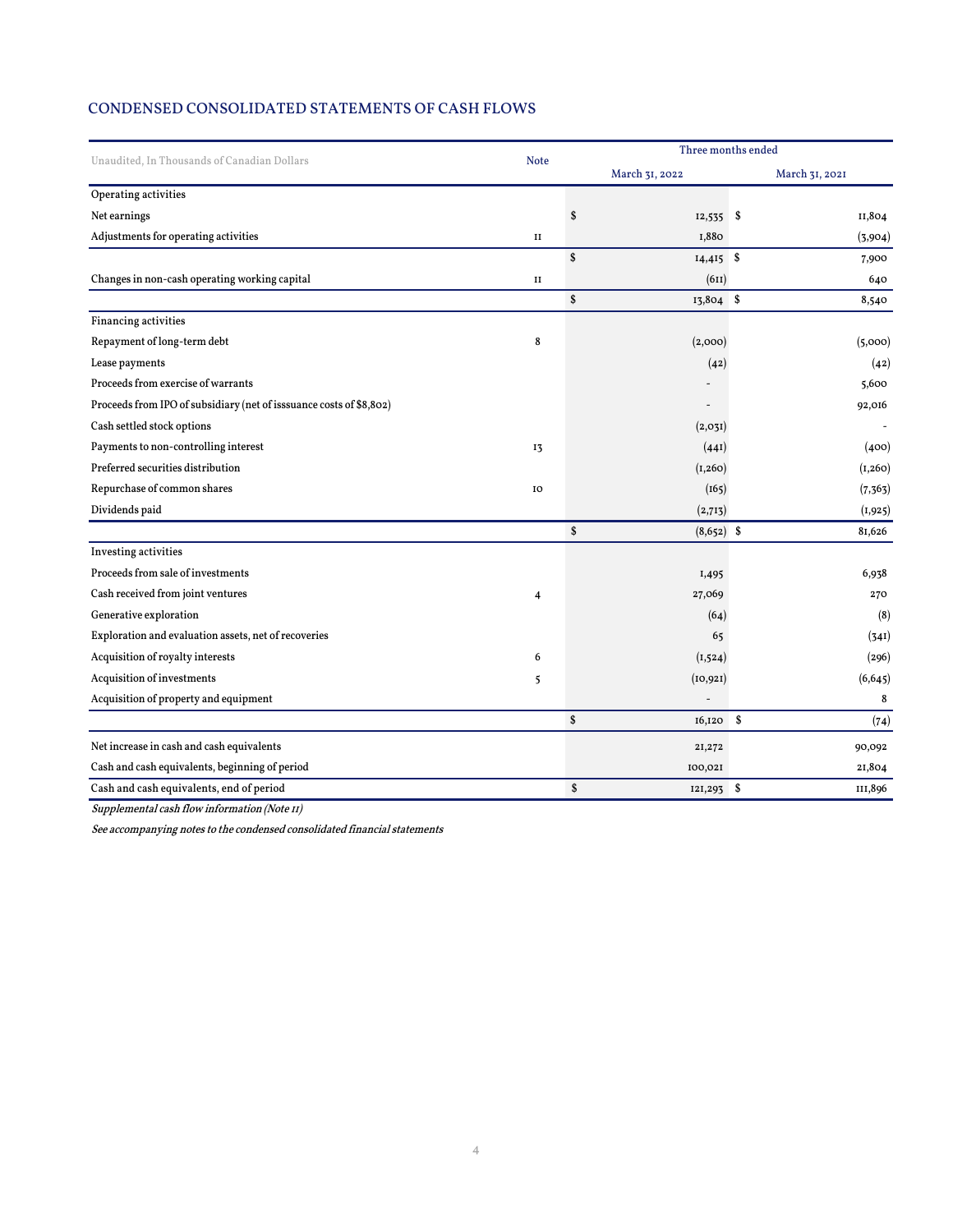|                                                |                                                                      | <b>Common Shares</b>      |                       | <b>Preferred Securities</b> |                             | Accumulated<br>Other | Retained                 | Total                    | Non-           |                         |
|------------------------------------------------|----------------------------------------------------------------------|---------------------------|-----------------------|-----------------------------|-----------------------------|----------------------|--------------------------|--------------------------|----------------|-------------------------|
| In Thousands of Canadian Dollars               | <b>Reserves</b><br>Number<br>Amount<br>Number<br>Amount<br>(Note 10) | Comprehensive<br>Earnings | Earnings<br>(Deficit) | Shareholders'<br>Equity     | controlling<br>interest     | <b>Total Equity</b>  |                          |                          |                |                         |
| Balance, December 31, 2020                     | 41,477,653 \$                                                        | 259,302                   | 10,000,000 \$         | 57,061                      | - \$<br>24,627              | 53,782 \$<br>- \$    | $(31,895)$ \$            | 362,877                  | - \$<br>20,948 | 383,825                 |
| Net earnings and comprehensive earnings,       |                                                                      |                           |                       |                             |                             |                      |                          |                          |                |                         |
| January I to March 31, 2021                    |                                                                      |                           |                       |                             |                             | 15,227               | II,663                   | 26,890                   | 2,007          | 28,897                  |
| Payments to non-controlling interest           |                                                                      |                           |                       |                             |                             |                      | $\sim$                   | $\sim$                   | (400)          | (400)                   |
| Transactions with non-controlling interests    |                                                                      |                           |                       |                             |                             |                      | 24,756                   | 24,756                   | 67,260         | 92,016                  |
| Proceeds from exercise of warrants             | 400,000                                                              | 5,600                     |                       |                             |                             |                      | $\overline{\phantom{a}}$ | 5,600                    |                | 5,600                   |
| Shares repurchased and cancelled               | (473, 400)                                                           | (2,959)                   |                       |                             |                             |                      | (4,404)                  | (7, 363)                 |                | (7, 363)                |
| Preferred securities distribution              |                                                                      |                           |                       |                             |                             |                      | (1,232)                  | (1,232)                  |                | (I, 232)                |
| Dividends paid to common shareholders          | $\sim$                                                               |                           |                       |                             |                             |                      | (2,074)                  | (2,074)                  |                | (2,074)                 |
| Shares issued under dividend reinvestment plan | 10,992                                                               | 149                       |                       |                             |                             |                      |                          | 149                      |                | 149                     |
| Share-based compensation                       |                                                                      |                           |                       |                             | 716                         |                      |                          | 716                      |                | 716                     |
| Balance, March 31, 2021                        | 41,415,245                                                           | 262,092                   | 10,000,000            | 57,061                      | 25,343                      | 69,009               | (3,186)                  | 410,319                  | 89,815         | 500,134                 |
| Net earnings and comprehensive earnings,       |                                                                      |                           |                       |                             |                             |                      |                          |                          |                |                         |
| April I to December 31, 2021                   |                                                                      |                           |                       |                             |                             | 7,962                | 28,359                   | 36,321                   | 3,030          | 39,351                  |
| Payments to non-controlling interest           |                                                                      |                           |                       |                             |                             |                      | $\overline{\phantom{a}}$ | $\overline{\phantom{a}}$ | (I,OO2)        | (I,OO2)                 |
| Transactions with non-controlling interests    |                                                                      |                           |                       |                             |                             |                      | 2,493                    | 2,493                    | 2,987          | 5,480                   |
| Shares repurchased and cancelled               | (347,700)                                                            | (2, 20I)                  |                       |                             |                             |                      | (3,379)                  | (5,580)                  |                | (5,580)                 |
| Shares issued under services agreement         |                                                                      |                           |                       |                             |                             |                      | $\sim$                   | $\sim$                   | 663            | 663                     |
| Preferred securities distribution              |                                                                      |                           |                       |                             |                             |                      | (3,768)                  | (3,768)                  |                | (3,768)                 |
| Dividends paid to common shareholders          |                                                                      |                           |                       |                             |                             |                      | (7, 873)                 | (7, 873)                 |                | (7, 873)                |
| Shares issued under dividend reinvestment plan | 33,651                                                               | 551                       |                       |                             |                             |                      |                          | 551                      |                | 551                     |
| Share-based compensation                       |                                                                      |                           |                       |                             | 2,302                       |                      |                          | 2,302                    |                | 2,302                   |
| Cash settled RSUs                              |                                                                      |                           |                       |                             | (213)                       |                      |                          | (213)                    |                | (213)                   |
| Shares issued under long-term incentive plan   | 84,399                                                               | 351                       |                       |                             | (I, 4I7)                    |                      |                          | (I, 066)                 | $\sim$         | (I, 066)                |
| Balance, December 31, 2021                     | 41,185,595<br>-\$                                                    | 260,793                   | 10,000,000 \$         | 57,061                      | $\mathbf{s}$<br>$26,015$ \$ | 76,971 \$            | $12,646$ \$              | 433,486 \$               | 95,493 \$      | 528,979                 |
| Net earnings and comprehensive earnings,       |                                                                      |                           |                       |                             |                             |                      |                          |                          |                |                         |
| January I to March 31, 2022                    |                                                                      |                           |                       |                             |                             | 19,525               | 12,088                   | 31,613                   | 702            | 32,315                  |
| Payments to non-controlling interest (Note 13) |                                                                      |                           |                       |                             |                             |                      | $\overline{\phantom{a}}$ | $\omega$                 | (441)          | (441)                   |
| Transactions with non-controlling interests    |                                                                      |                           |                       |                             |                             |                      | 1,329                    | 1,329                    | (1, 330)       | (I)                     |
| Shares repurchased and cancelled (Note 10)     | (10,000)                                                             | (63)                      |                       |                             |                             |                      | (102)                    | (165)                    |                | (165)                   |
| Preferred securities distribution              |                                                                      |                           |                       |                             |                             |                      | (1, 232)                 | (1, 232)                 |                | (I, 232)                |
| Dividends paid to common shareholders          |                                                                      |                           |                       |                             |                             |                      | (2,883)                  | (2,883)                  |                | (2,883)                 |
| Shares issued under dividend reinvestment plan | 7,004                                                                | 170                       |                       |                             |                             |                      |                          | 170                      |                | 170                     |
| Share-based compensation                       |                                                                      |                           |                       |                             | 481                         |                      |                          | 481                      |                | 481                     |
| Cash settled stock options                     |                                                                      |                           |                       |                             | (2,03I)                     |                      |                          | (2,03I)                  |                | (2,031)                 |
| Shares issued under long-term incentive plan   | 3,238                                                                | 6                         |                       |                             | (30)                        |                      |                          | (24)                     |                | (24)                    |
| Balance, March 31, 2022                        | 41,185,837 \$                                                        | 260,906                   | 10,000,000 \$         | 57,061                      | $\mathbf{s}$<br>$24,435$ \$ | 96,496 \$            | 21,846 \$                | 460,744 \$               | 94,424         | $\mathbf{s}$<br>555,168 |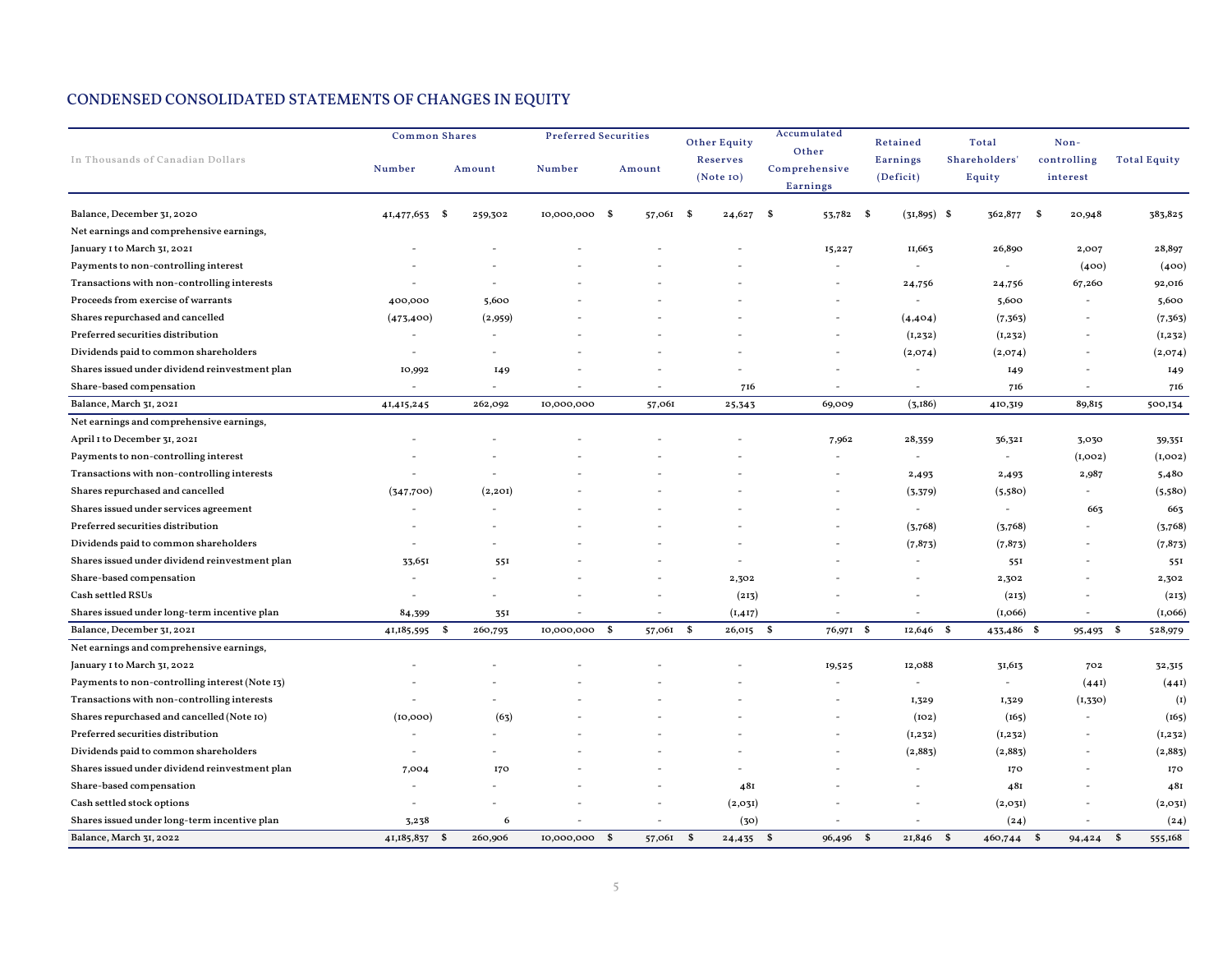### NOTES TO THE UNAUDITED CONDENSED CONSOLIDATED FINANCIAL STATEMENTS

### 1. NATURE OF OPERATIONS AND CORPORATE INFORMATION

The Corporation manages its business under three operating segments, consisting of (i) the acquisition and management of producing and development stage royalty and streaming interests ("Mineral Royalties"), (ii) the acquisition and early stage exploration of mineral resource properties with a goal of vending the properties to third parties in exchange for early stage royalties and minority equity or project interests ("Project Generation") and (iii) its majority interest holding in publicly traded Altius Renewable Royalties Corp. (TSX: ARR) ("ARR"), which is focused on the acquisition and management of renewable energy investments and royalties ("Renewable Royalties").

The Corporation's diversified mineral royalties and streams generate revenue from 12 operating mines located in Canada (10), the United States (1), and Brazil (1) that produce copper, zinc, nickel, cobalt, potash, iron ore and thermal (electrical) coal. The Corporation further holds a diversified portfolio of pre-production stage royalties and junior equity positions that it mainly originates through mineral exploration initiatives within a business division referred to as Project Generation. The Corporation holds a 59% interest in ARR, which through a jointly controlled entity, Great Bay Renewables LLC ("GBR"), holds royalties related to renewable energy generation projects located primarily in the United States. Certain funds managed by affiliates of Apollo Global Management, Inc. (the "Apollo Funds") represent the other party to the joint venture.

Altius is a publicly traded company, incorporated and domiciled in Canada. The head office of the Corporation is located at 2<sup>nd</sup> Floor, 38 Duffy Place, St. John's, Newfoundland and Labrador A1B 4M5. Its registered office is located at 4300 Bankers Hall West, 888 - 3rd Street S.W., Calgary, Alberta, T2P 5C5.

These condensed consolidated financial statements were approved and authorized for issuance by the Board of Directors on May 10, 2022.

## 2. BASIS OF PRESENTATION

These condensed consolidated financial statements have been prepared in accordance with the International Accounting Standard 34 Interim Financial Reporting (IAS 34) as issued by the International Accounting Standards Board (IASB).

These condensed consolidated financial statements have been prepared on an historical cost basis, except for derivative assets and liabilities, and financial assets classified at fair value through profit or loss or investments which are measured at fair value through other comprehensive income. All amounts are expressed in Canadian dollars, unless otherwise stated. Tabular amounts are presented in thousands of Canadian dollars with the exception of per share amounts.

### 3. SIGNIFICANT ACCOUNTING POLICIES, JUDGEMENTS AND ESTIMATES

These condensed consolidated financial statements have been prepared using the same accounting policies and methods of computation as the annual consolidated financial statements of the Corporation as at and for the year ended December 31, 2021. The Corporation has not early adopted any standard, interpretation or amendment that has been issued but is not yet effective. The condensed consolidated financial statements should be read in conjunction with the audited annual consolidated financial statements for the year ended December 31, 2021.

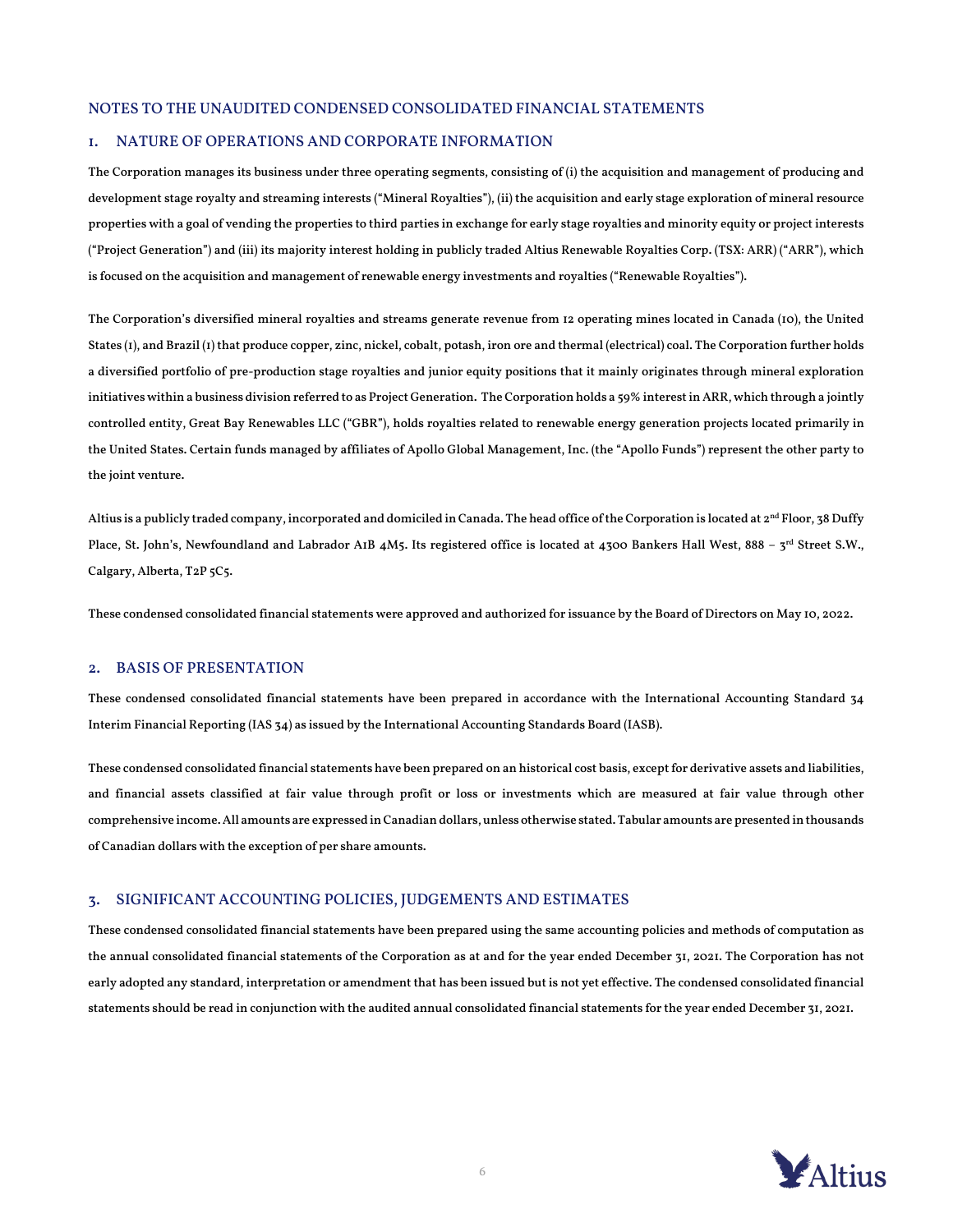## 4. INTERESTS IN JOINT VENTURES

| In Thousands of Canadian Dollars                                       | <b>LNRLP</b>             | <b>GBR</b> |              | Total    |
|------------------------------------------------------------------------|--------------------------|------------|--------------|----------|
| Balance, December 31, 2020                                             | \$<br>5,146              | \$         | 90,758       | 95,904   |
| Earnings (loss)                                                        | 1,543                    |            | (I, 923)     | (380)    |
| Investment in joint venture                                            |                          |            | 35,261       | 35,261   |
| Cash receipts                                                          | (I, 646)                 |            |              | (I, 646) |
| Other comprehensive earnings - revaluation of investments              |                          |            | 22,822       | 22,822   |
| Other comprehensive earnings - foreign currency translation adjustment |                          |            | (37)         | (37)     |
| Dilution gain                                                          | -                        |            | 580          | 580      |
| Balance, December 31, 2021                                             | \$<br>5,043              | \$         | $147,461$ \$ | 152,504  |
| Earnings                                                               | 418                      |            | 2II          | 629      |
| Cash receipts                                                          | (423)                    |            | (26, 646)    | (27,069) |
| Other comprehensive earnings - revaluation of investments              | $\overline{\phantom{a}}$ |            | 54I          | 54I      |
| Other comprehensive earnings - foreign currency translation adjustment |                          |            | (I, 880)     | (I, 880) |
| Balance, March 31, 2022                                                | \$<br>5,038              | \$         | $I19,687$ \$ | 124,725  |

See Note 14 for fair value qualitative and quantitative analysis relating to the investments held in the GBR joint venture.

# 5. INVESTMENTS

| In Thousands of Canadian Dollars                     | Mining and other<br>investments | Share purchase<br>warrants |     | Total     |
|------------------------------------------------------|---------------------------------|----------------------------|-----|-----------|
| Balance, December 31, 2020                           | \$<br>140,508 \$                | $4,513$ \$                 |     | 145,021   |
| Additions                                            | 19,932                          | 4,686                      |     | 24,618    |
| Reclassification to investments in traded securities | 4,922                           | (4,922)                    |     |           |
| Receipt for interest in mineral property             | 5,236                           |                            |     | 5,236     |
| Reclassification of investment in associate          | 17,578                          |                            |     | 17,578    |
| Disposals                                            | (13, 521)                       | (268)                      |     | (13, 789) |
| Revaluation                                          | 5,226                           | (165)                      |     | 5,061     |
| Balance, December 31, 2021                           | \$<br>179,881 \$                | 3,844                      | -\$ | 183,725   |
| Additions                                            | 10,740                          | $\overline{a}$             |     | 10,740    |
| Reclassification to investments in traded securities | (96)                            | 96                         |     |           |
| Receipt for interest in mineral property             | 1,378                           |                            |     | 1,378     |
| Disposals                                            | (1, 279)                        |                            |     | (I, 279)  |
| Revaluation                                          | 25,228                          | (313)                      |     | 24,915    |
| Balance, March 31, 2022                              | \$<br>$215,852$ \$              | $3,627$ \$                 |     | 219,479   |

As at March 31, 2022, investments include an investment in Labrador Iron Ore Royalty Corporation ("LIORC") of \$120,728,000 (December 31,

2021 - \$107,854,000) consisting of 2,873,800 (December 31, 2021 – 2,873,800) common shares.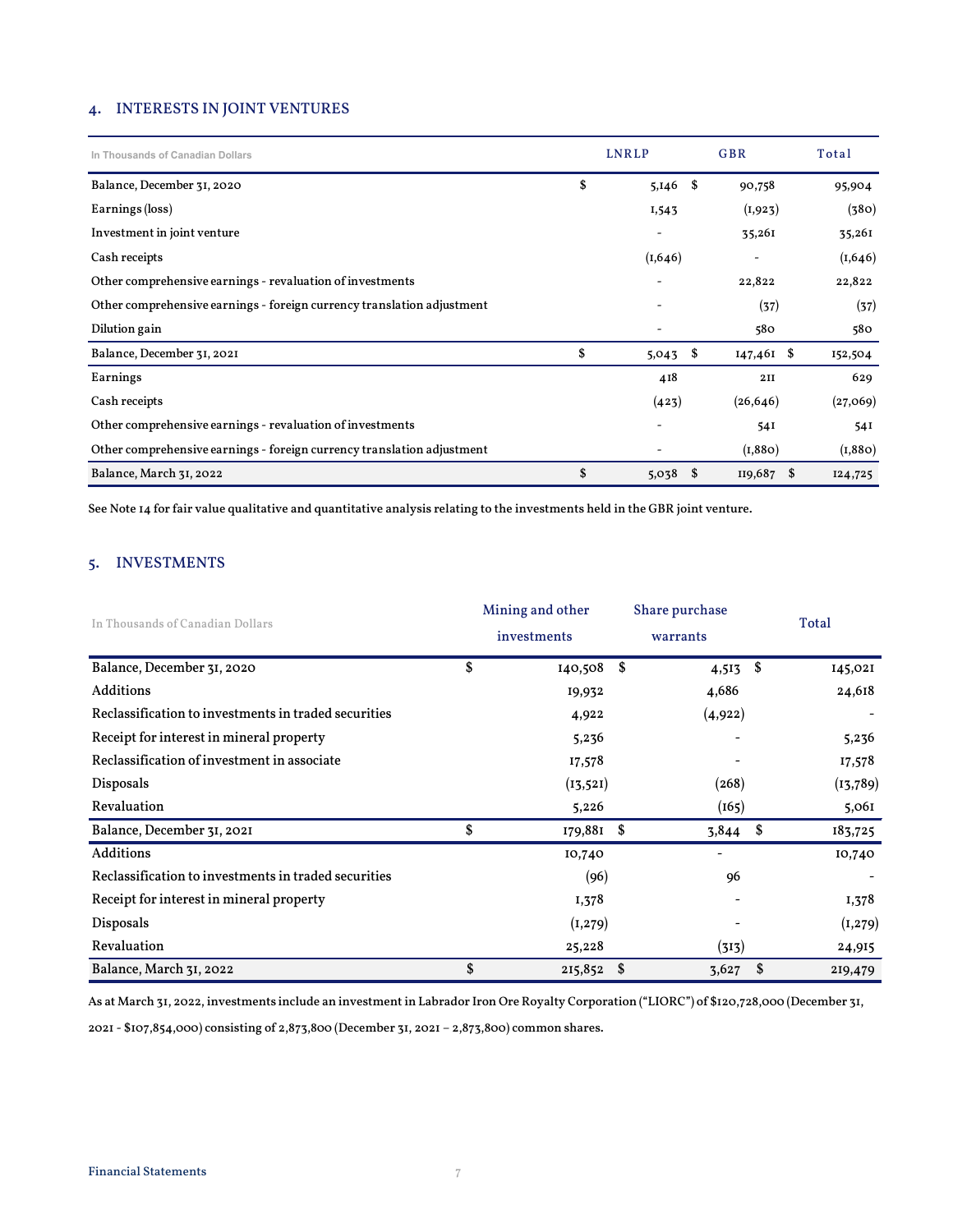# 6. ROYALTY AND STREAMING INTERESTS

|                                     |                 | As at             |                            | As at                 |
|-------------------------------------|-----------------|-------------------|----------------------------|-----------------------|
| In Thousands of Canadian Dollars    |                 | December 31, 2021 | Additions and revaluations | March 31, 2022        |
| <b>Royalty interests</b>            |                 |                   |                            |                       |
| Rocanville - Potash                 | \$              | 73,595 \$         |                            | \$<br>73,595          |
| Esterhazy - Potash                  |                 | 33,659            |                            | 33,659                |
| Cory - Potash                       |                 | 19,427            |                            | 19,427                |
| Allan - Potash                      |                 | 6,367             |                            | 6,367                 |
| Patience Lake - Potash              |                 | 3,903             |                            | 3,903                 |
| Vanscoy - Potash                    |                 | 5,238             |                            | 5,238                 |
| Other potash                        |                 | 7,000             |                            | 7,000                 |
| Coal & natural gas                  |                 | 8,000             |                            | 8,000                 |
| Genesee - Coal                      |                 | 34,438            |                            | 34,438                |
| 777 Mine - Copper & zinc            |                 | 47,356            |                            | 47,356                |
| Gunnison - Copper                   |                 | 10,300            |                            | 10,300                |
| Picket Mountain                     |                 | 7,606             | I,269                      | 8,875                 |
| Curipamba - Copper, gold, zinc      |                 | 13,465            | 5                          | 13,470                |
| Other                               |                 |                   | 250                        | 250                   |
| <b>Streaming interest</b>           |                 |                   |                            |                       |
| Chapada - Copper                    |                 | 77,634            |                            | 77,634                |
| Balance, end of period              | $\overline{\$}$ | $347,988$ \$      | 1,524                      | \$<br>349,512         |
| Accumulated amortization, depletion |                 |                   |                            |                       |
| Rocanville - Potash                 | \$              | 6,871 \$          | 394                        | \$<br>7,265           |
| Esterhazy - Potash                  |                 | I,249             | 22                         | I,27I                 |
| Cory - Potash                       |                 | 772               | 79                         | 851                   |
| Allan - Potash                      |                 | I,200             | 94                         | I,294                 |
| Patience Lake - Potash              |                 | 104               | 13                         | II7                   |
| Vanscoy - Potash                    |                 | 99                | 65                         | 164                   |
| Other potash                        |                 | 25                | $\bf{2}$                   | 27                    |
| Coal & natural gas                  |                 | 3,069             | 100                        | 3,169                 |
| Genesee - Coal                      |                 | 10,796            | 3,432                      | 14,228                |
| 777 Mine - Copper & zinc            |                 | 44,830            | I,398                      | 46,228                |
| Gunnison - Copper                   |                 |                   |                            |                       |
| Pickett Mountain                    |                 |                   |                            |                       |
| Curipamba - Copper, gold, zinc      |                 |                   |                            |                       |
| Other                               |                 |                   |                            |                       |
| <b>Streaming interest</b>           |                 |                   |                            |                       |
| Chapada - Copper                    |                 | 28,096            | 945                        | 29,041                |
| Balance, end of period              | \$              | 97,III \$         | 6,544                      | $\sqrt{3}$<br>103,655 |
| Net book value                      | $\overline{\$}$ | $250,877$ \$      | $5,020$ \$                 | 245,857               |

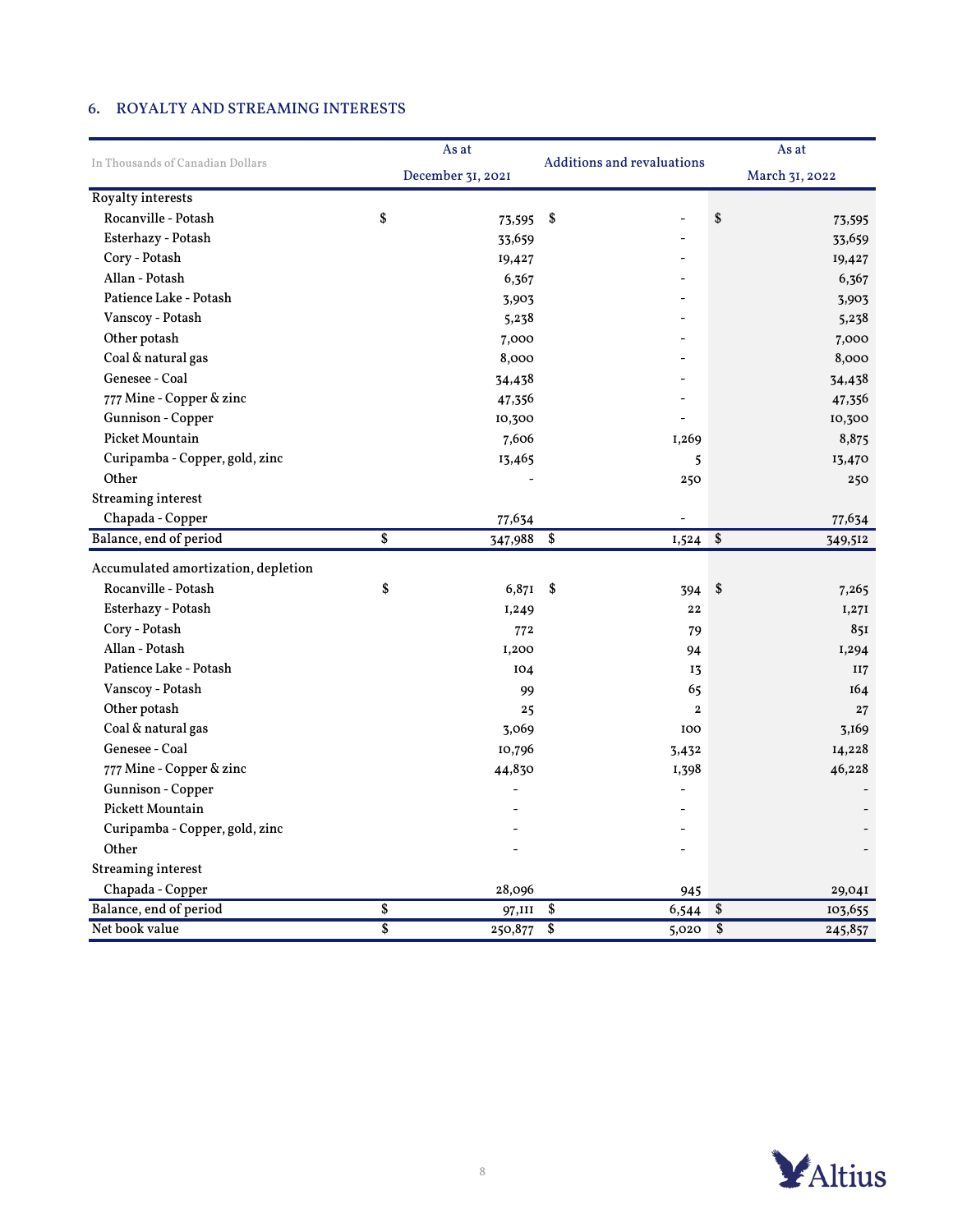|                                     |                 | As at             |                                   | As at  |                            |  |
|-------------------------------------|-----------------|-------------------|-----------------------------------|--------|----------------------------|--|
| In Thousands of Canadian Dollars    |                 | December 31, 2020 | <b>Additions and revaluations</b> |        | December 31, 2021          |  |
| <b>Royalty interests</b>            |                 |                   |                                   |        |                            |  |
| Rocanville - Potash                 | \$              | 73,595 \$         |                                   |        | \$<br>73,595               |  |
| Esterhazy - Potash                  |                 | 33,204            |                                   | 455    | 33,659                     |  |
| Cory - Potash                       |                 | 19,427            |                                   |        | 19,427                     |  |
| Allan - Potash                      |                 | 6,367             |                                   |        | 6,367                      |  |
| Patience Lake - Potash              |                 | 3,903             |                                   |        | 3,903                      |  |
| Vanscoy - Potash                    |                 | 5,238             |                                   |        | 5,238                      |  |
| Other potash                        |                 | 7,000             |                                   |        | 7,000                      |  |
| Coal & natural gas                  |                 | 8,000             |                                   |        | 8,000                      |  |
| Genesee - Coal                      |                 | 34,438            |                                   |        | 34,438                     |  |
| Other coal                          |                 | 2,744             |                                   |        | 2,744                      |  |
| 777 Mine - Copper & zinc            |                 | 47,356            |                                   |        | 47,356                     |  |
| Gunnison - Copper                   |                 | 10,300            |                                   |        | 10,300                     |  |
| <b>Picket Mountain</b>              |                 | 7,606             |                                   |        | 7,606                      |  |
| Curipamba - Copper, gold, zinc      |                 | 13,445            |                                   | 20     | 13,465                     |  |
| <b>Streaming interest</b>           |                 |                   |                                   |        |                            |  |
| Chapada - Copper                    |                 | 77,634            |                                   |        | 77,634                     |  |
| Balance, end of year                | \$              | $350,257$ \$      |                                   | 475    | $\overline{\$}$<br>350,732 |  |
| Accumulated amortization, depletion |                 |                   |                                   |        |                            |  |
| Rocanville - Potash                 | \$              | 5,277             | \$                                | I,594  | \$<br>6,871                |  |
| Esterhazy - Potash                  |                 | 932               |                                   | 317    | I,249                      |  |
| Cory - Potash                       |                 | 501               |                                   | 27I    | 772                        |  |
| Allan - Potash                      |                 | 852               |                                   | 348    | I,200                      |  |
| Patience Lake - Potash              |                 | 69                |                                   | 35     | IO4                        |  |
| Vanscoy - Potash                    |                 | 75                |                                   | 24     | 99                         |  |
| Other potash                        |                 | I6                |                                   | 9      | 25                         |  |
| Coal & natural gas                  |                 | 2,667             |                                   | 402    | 3,069                      |  |
| Genesee - Coal                      |                 | 2,593             |                                   | 8,203  | 10,796                     |  |
| Other coal                          |                 | 2,548             |                                   | 196    | 2,744                      |  |
| 777 Mine - Copper & zinc            |                 | 39,178            |                                   | 5,652  | 44,830                     |  |
| Gunnison - Copper                   |                 |                   |                                   |        |                            |  |
| Pickett Mountain                    |                 |                   |                                   |        |                            |  |
| Curipamba - Copper, gold, zinc      |                 |                   |                                   |        |                            |  |
| <b>Streaming interest</b>           |                 |                   |                                   |        |                            |  |
| Chapada - Copper                    |                 | 22,447            |                                   | 5,649  | 28,096                     |  |
| Balance, end of year                | \$              | 77,155            | 22,700<br>\$                      |        | \$<br>99,855               |  |
| Net book value                      | $\overline{\$}$ | 273,102           | \$                                | 22,225 | \$<br>250,877              |  |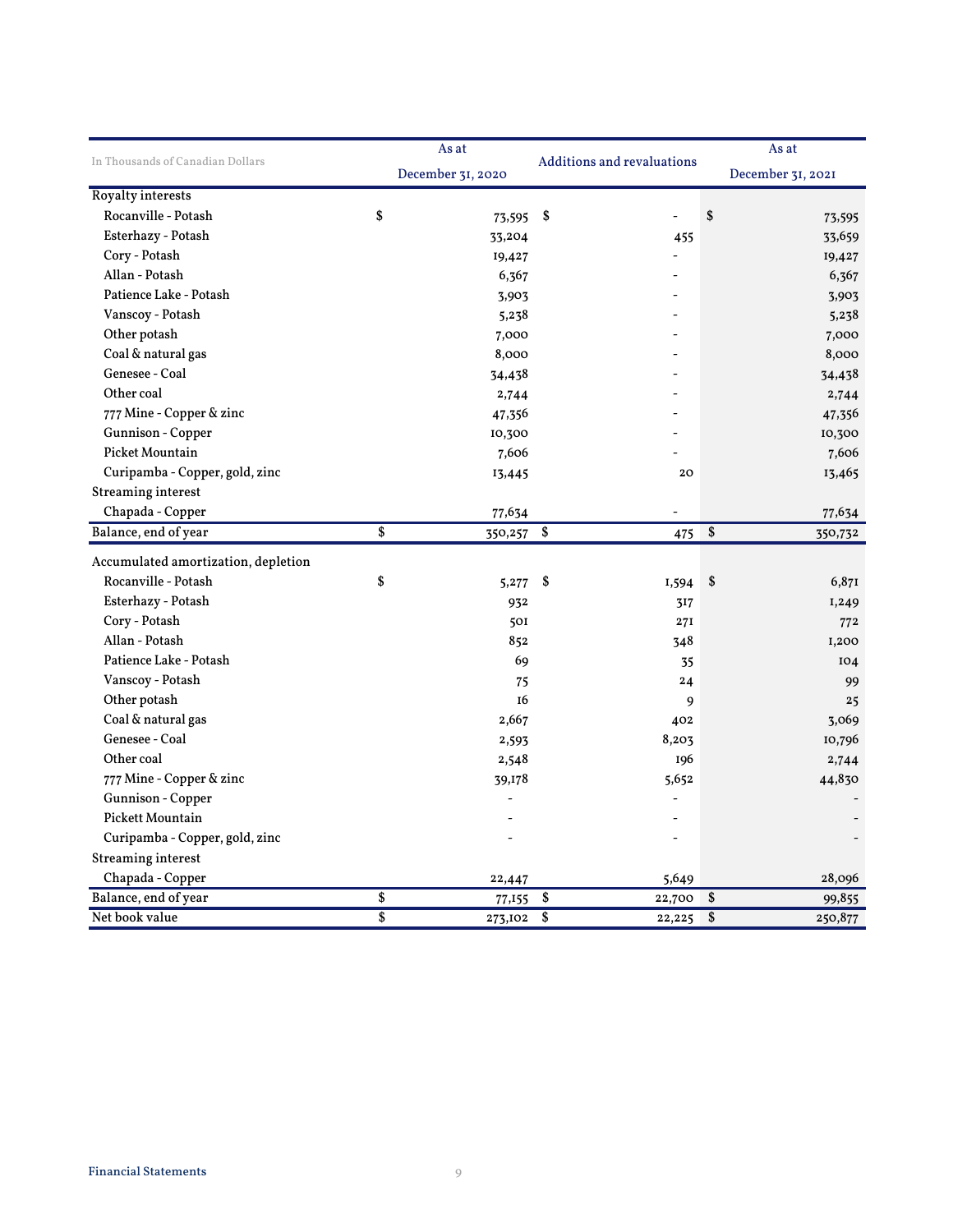## 7. INCOME TAXES

Significant components of the deferred tax assets and liabilities are as follows:

| In Thousands of Canadian Dollars                                                                          |    | March 31, 2022 | December 31, 2021 |
|-----------------------------------------------------------------------------------------------------------|----|----------------|-------------------|
| Temporary differences related to exploration and evaluation assets, property and other                    | S  | $(5,839)$ \$   | (6,155)           |
| Non capital and net capital loss carryforwards                                                            |    | 5,266          | 5,331             |
| Carrying value of investments in excess of tax values                                                     |    | (19, 866)      | (16, 192)         |
| Temporary differences related to preferred securities                                                     |    | (30,000)       | (30,000)          |
| Deferred and deductible share-based compensation and other costs                                          |    | 1,225          | 1,390             |
| Share and debt issue costs                                                                                |    | (409)          | 182               |
| Carrying values in excess of tax values relating to royalty and streaming interests in mineral properties |    | (12, 271)      | (II, 507)         |
|                                                                                                           | \$ | $(61,894)$ \$  | (56, 951)         |
|                                                                                                           |    | March 31, 2022 | December 31, 2020 |
| Deferred tax liabilities                                                                                  | \$ | $(69,530)$ \$  | (64, 738)         |
| Deferred tax assets                                                                                       |    | 7,636          | 7,787             |
| Total deferred income tax                                                                                 | \$ | $(61,894)$ \$  | (56, 951)         |

### Components of income tax expense (recovery) are as follows:

| In Thousands of Canadian Dollars | Three months ended |                |  |                |  |  |  |
|----------------------------------|--------------------|----------------|--|----------------|--|--|--|
|                                  |                    | March 31, 2022 |  | March 31, 2021 |  |  |  |
| Current tax                      | Φ                  | 2,574          |  | I,532          |  |  |  |
| Deferred tax                     |                    | 967            |  | 352            |  |  |  |
|                                  | S                  | <b>3.54I</b>   |  | .884           |  |  |  |

## 8. DEBT

| In Thousands of Canadian Dollars |                |   |                   |
|----------------------------------|----------------|---|-------------------|
| At amortized cost                | March 31, 2022 |   | December 31, 2021 |
| Long-term debt                   | \$<br>II2,538  | S | 115,173           |
|                                  |                |   |                   |
| Current                          | 8,000          |   | 8,000             |
| Non-current                      | 104,538        |   | 107,173           |
|                                  | \$<br>II2,538  |   | 115,173           |

The term credit facility has a four-year term and matures in August 2025 and has required quarterly principal repayments of \$2,000,000, with additional repayments being permitted at any time with no penalty. The revolving facility is payable in full by August 2025 and any unused portion of the revolving facility is available for qualifying royalty acquisitions, streaming acquisitions, and other qualifying investments. Both facilities bear interest at variable rates based on the total net debt ratio.

The Corporation has a floating-to-fixed interest rate swap to lock in the interest rate on the term credit facility on an amortized basis. The amount of the floating-to-fixed interest rate swap will reduce in tandem with the quarterly scheduled principal repayments on the term debt. As of March 31, 2022, the balance outstanding on the swap was \$46,000,000 (December 31, 2021 - \$48,000,000). The Corporation expected the interest rate on the fixed portion of the debt to be approximately 4.34% per annum during the full term of the loan, with the revolving

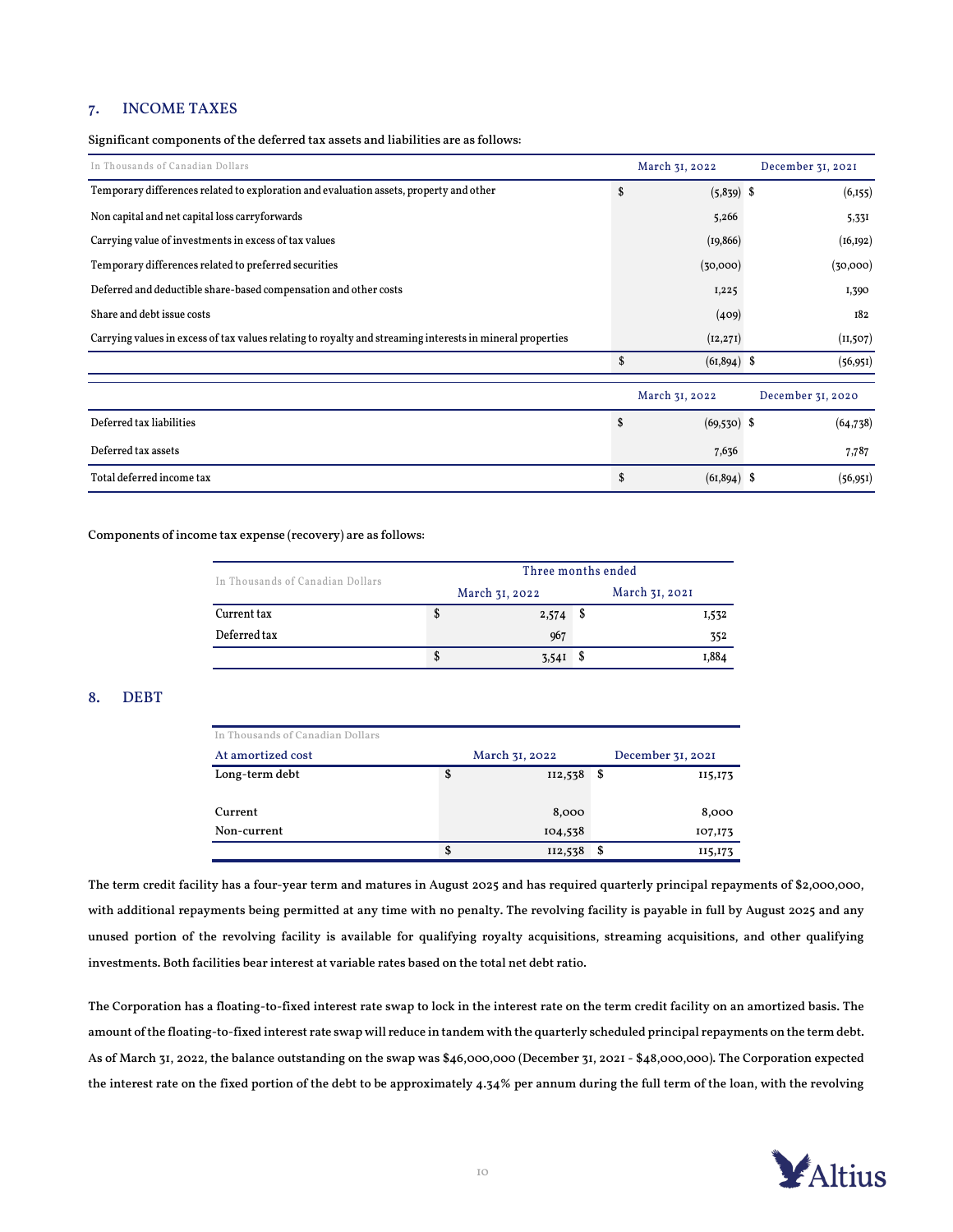facility fluctuating in accordance with market interest rates. The Corporation has applied hedge accounting to this relationship whereby the change in fair value of the effective portion of the hedging derivative is recognized in accumulated other comprehensive earnings. Settlement of both the fixed and variable portions of the interest rate swap occurs on a quarterly basis. The full amount of the hedge was determined to be effective as at March 31, 2022.The Corporation has classified this financial instrument as a cash flow hedge and the fair value of the hedging instrument is recorded as an asset of \$1,088,000 (December 31, 2021 – liability of \$11,000) on the balance sheet.

The Corporation is amortizing costs attributable to securing the amended credit facilities of \$1,782,000 over the life of the facilities using an effective interest rate of 5.73%. During the three months ended March 31, 2022 \$140,000 (March 31, 2021 - \$126,000) of the costs were recognized as interest expense on long term debt in the consolidated statement of earnings.

During the three months ended March 31, 2022 the Corporation repaid \$2,000,000 on its term facility (March 31, 2021 - \$5,000,000).

As at March 31, 2022 the Corporation was in compliance with all debt covenants and has approximately \$107,000,000 of additional liquidity on its revolving facility.

The following principal repayments for the credit facilities are required over the next four calendar years.

| In Thousands of Canadian Dollars |      | Term         |      | Revolver |                              |      |         |  | Total |
|----------------------------------|------|--------------|------|----------|------------------------------|------|---------|--|-------|
|                                  | 2022 | 6,000        |      |          | $\qquad \qquad \blacksquare$ | \$   | 6,000   |  |       |
|                                  | 2023 | 8,000        |      |          | ٠                            | \$   | 8,000   |  |       |
|                                  | 2024 | 8,000        |      |          | -                            | \$   | 8,000   |  |       |
|                                  | 2025 | 24,000       |      |          | 67,935                       | \$   | 91,935  |  |       |
|                                  |      | \$<br>46,000 | - \$ |          | 67,935                       | - \$ | II3,935 |  |       |
|                                  |      |              |      |          | Less: unamortized debt costs |      | I,397   |  |       |
|                                  |      |              |      |          |                              | S    | II2,538 |  |       |

## 9. REVENUE AND GENERAL & ADMINISTRATIVE EXPENSES

| In Thousands of Canadian Dollars | Three months ended |  |                |  |  |  |  |
|----------------------------------|--------------------|--|----------------|--|--|--|--|
| Revenue and other income         | March 31, 2022     |  | March 31, 2021 |  |  |  |  |
| Royalty                          | \$<br>$16,225$ \$  |  | 10,745         |  |  |  |  |
| Copper stream <sup>*</sup>       | 6,313              |  | 3,461          |  |  |  |  |
| Interest and investment          | 4,535              |  | 2,888          |  |  |  |  |
| Other                            | $I_4$              |  | 408            |  |  |  |  |
| Total revenue and other income   | \$<br>27,087       |  | 17,502         |  |  |  |  |

\*Revenue from contracts with customers

| In Thousands of Canadian Dollars    | Three months ended |            |   |                |  |  |
|-------------------------------------|--------------------|------------|---|----------------|--|--|
| General and administrative expenses | March 31, 2022     |            |   | March 31, 2021 |  |  |
| Salaries and benefits               | \$                 | $1,367$ \$ |   | 1,365          |  |  |
| Professional and consulting fees    |                    | 478        |   | 234            |  |  |
| Office and administrative           |                    | 516        |   | 294            |  |  |
| Travel and accommodations           |                    | 36         |   | 9              |  |  |
| Total general and administrative    | \$                 | 2,397      | S | I,902          |  |  |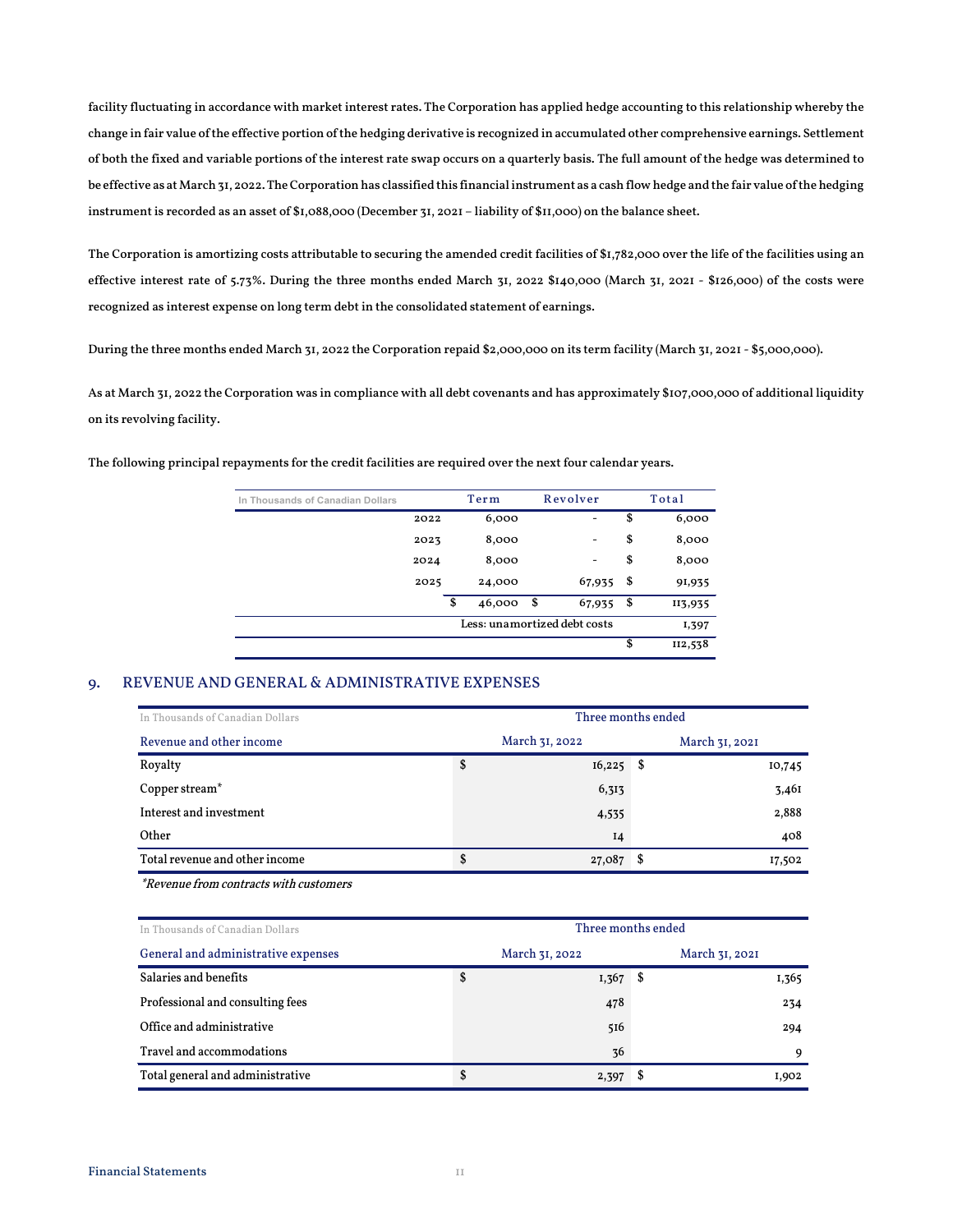## 10. SHARE CAPITAL

#### Shares repurchased

The Corporation renewed its Normal Course Issuer Bid ("NCIB") effective August 22, 2021 and it will, unless further renewed, end no later than August 21, 2022. The Corporation may purchase at market prices up to 1,642,612 common shares representing approximately 3.96% of its 41,504,497 shares outstanding as of August 18, 2021. The Corporation repurchased and cancelled 10,000 common shares during the three months ended March 31, 2022 at a cost of \$165,000 (March 31, 2021 – 473,400 common shares at a cost of \$7,363,000).

### Net earnings per share

Basic and diluted net earnings per share were calculated using the weighted average number of common shares for the respective periods.

|                                    | Three months ended |                |  |  |  |  |
|------------------------------------|--------------------|----------------|--|--|--|--|
| In Thousands of Canadian Dollars   | March 31, 2022     | March 31, 2021 |  |  |  |  |
| Weighted average number of shares: |                    |                |  |  |  |  |
| Basic                              | 41,180,839         | 41,503,503     |  |  |  |  |
| Diluted                            | 43,868,749         | 42,282,441     |  |  |  |  |

### Other equity reserves

Other equity reserves consist of share-based payment reserves of \$8,408,000, warrants of \$12,012,000 and contributed surplus of \$4,015,000 for a total of \$24,435,000. Share-based payment reserve amounts are in respect of stock options, deferred share units ("DSUs"), restricted share units ("RSUs") and preferred share units ("PSUs"). In addition, there were 6,670,000 warrants issued on April 26, 2017 to Fairfax Financial Holdings Ltd. ("Fairfax") at an exercise price of \$15.00. The Fairfax warrants were exercisable on or prior to April 26, 2022 and the expiry date could be extended to April 26, 2024 if the closing price of the Corporation's common shares is less than \$24.00 per share on April 26, 2022. These warrants were exercised on April 14, 2022 (see Subsequent Event).

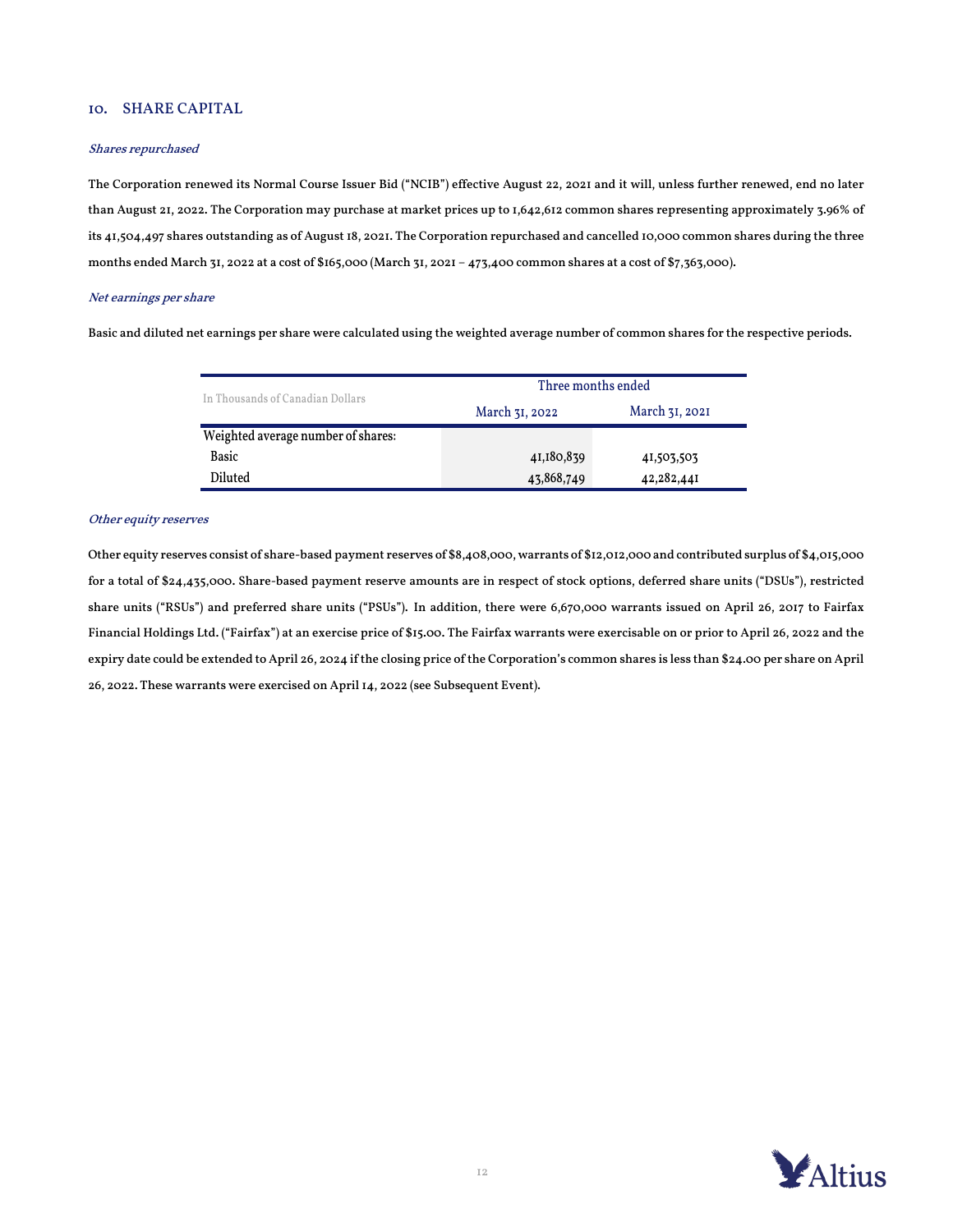## 11. SUPPLEMENTAL CASH FLOW INFORMATION

|                                                                       | Three months ended |                |              |  |
|-----------------------------------------------------------------------|--------------------|----------------|--------------|--|
| In Thousands of Canadian Dollars                                      | March 31, 2022     | March 31, 2021 |              |  |
| Adjustments for operating activities:                                 |                    |                |              |  |
| Generative exploration                                                | \$<br>64 \$        |                | 8            |  |
| Share-based compensation                                              | 481                |                | 716          |  |
| Foreign exchange gain                                                 | (2, 449)           |                | (830)        |  |
| Amortization and depletion                                            | 6,594              |                | 4,824        |  |
| Interest on long-term debt                                            | I,453              |                | 1,817        |  |
| Interest paid                                                         | (I, 02I)           |                | (1,650)      |  |
| Unrealized loss (gain) on fair value adjustment of derivatives        | 313                |                | (4, 224)     |  |
| (Earnings) loss from joint ventures                                   | (629)              |                | 133          |  |
| Gain on disposal of mineral property                                  | (996)              |                |              |  |
| Share of (earnings) loss and impairment reversal in associates        |                    |                | (I, 426)     |  |
| Dilution gain on issuance of shares by an associate and joint venture |                    |                | (358)        |  |
| Income taxes (current and deferred)                                   | 3,54I              |                | 1,884        |  |
| Income taxes (paid)                                                   | (5, 47I)           |                | (4, 798)     |  |
|                                                                       | \$<br>$1,880$ \$   |                | (3,904)      |  |
| Changes in non-cash operating working capital:                        |                    |                |              |  |
| Accounts receivable and prepaid expenses                              | (590)              |                | 375          |  |
| Accounts payable and accrued liabilities                              | (2I)               |                | 265          |  |
|                                                                       | \$<br>$(611)$ \$   |                | 640          |  |
| Cash and cash equivalents consist of:                                 |                    |                |              |  |
| Deposits with banks                                                   | III,588            |                | III,846      |  |
| Short-term investments                                                | 9,705              |                | $50^{\circ}$ |  |
|                                                                       | \$<br>121,293      | -\$            | III,896      |  |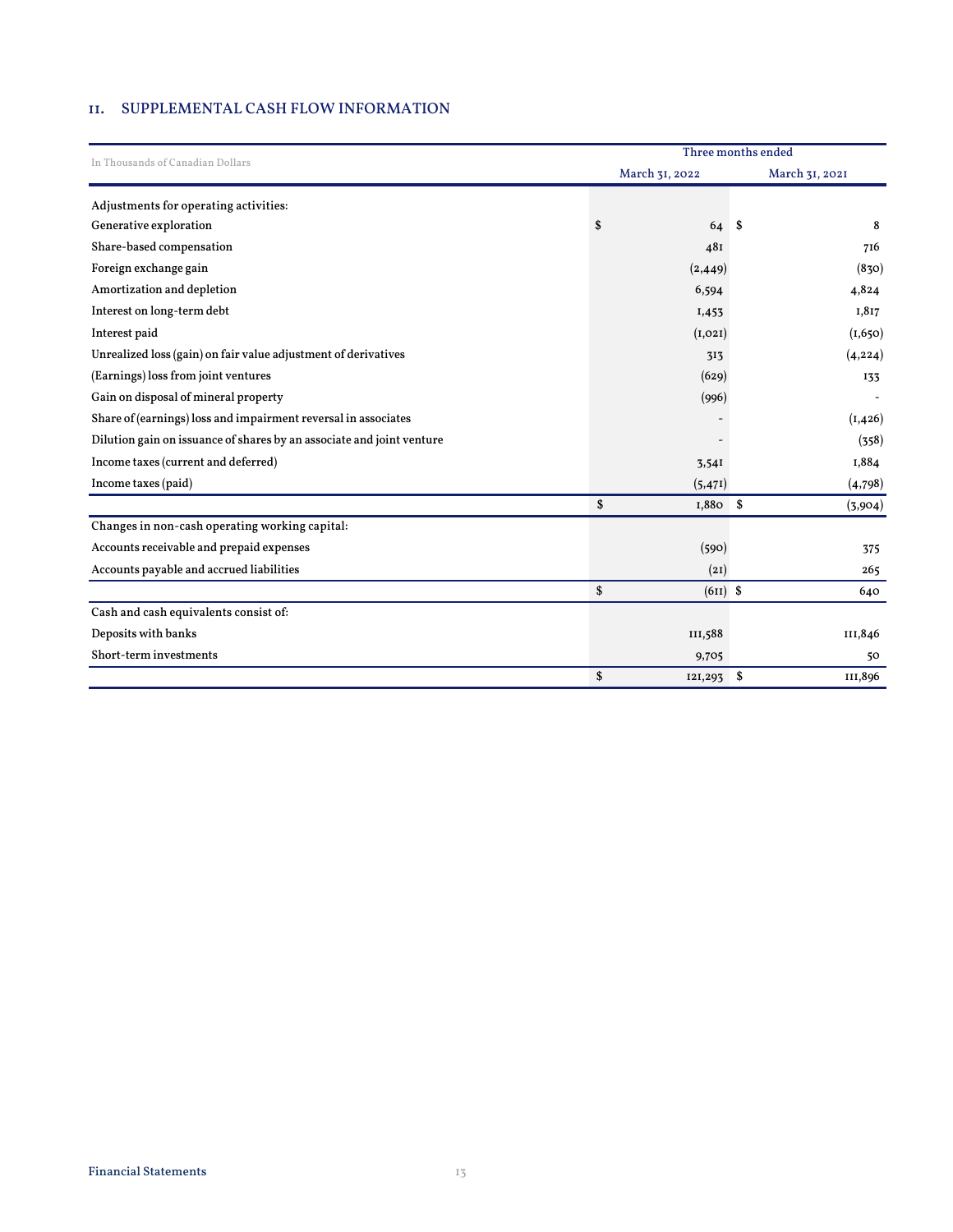## 12. RELATED PARTY TRANSACTIONS

These transactions are in the normal course of operations and are measured at fair value, which is the amount of consideration established and based on the prevailing market rates.

| In Thousands of Canadian Dollars       |                | Three months ended |  |                |  |  |  |  |
|----------------------------------------|----------------|--------------------|--|----------------|--|--|--|--|
|                                        | March 31, 2022 |                    |  | March 31, 2021 |  |  |  |  |
| Key management personnel and directors |                |                    |  |                |  |  |  |  |
| Salaries and benefits                  |                | $1,462$ \$         |  | 1,558          |  |  |  |  |
| Share-based compensation               |                | 322                |  | 55I            |  |  |  |  |
| Total                                  | \$             | $1,784$ \$         |  | 2,109          |  |  |  |  |
|                                        |                |                    |  |                |  |  |  |  |

| In Thousands of Canadian Dollars               | Three months ended |                |   |                |  |  |
|------------------------------------------------|--------------------|----------------|---|----------------|--|--|
|                                                |                    | March 31, 2022 |   | March 31, 2021 |  |  |
| General and adminstrative expenses billed from |                    |                |   |                |  |  |
| Associates                                     |                    | -              | ъ | 6              |  |  |
| Joint venture                                  |                    | 2I             |   | 65             |  |  |
| Total                                          |                    | 2I             |   | 71             |  |  |

# 13. NON-CONTROLLING INTERESTS

The following table sets forth the Corporation's cash transactions relating to its non-controlling interests:

| In Thousands of Canadian Dollars  | ARR                      | <b>CRLP</b>                  | GRLP | <b>PRLP</b>              | Total  |  |
|-----------------------------------|--------------------------|------------------------------|------|--------------------------|--------|--|
| Three months ended March 31, 2022 |                          |                              |      |                          |        |  |
| Receipts                          | $\overline{\phantom{a}}$ | $\qquad \qquad \blacksquare$ | -    | $\overline{\phantom{a}}$ |        |  |
| <b>Distributions</b>              | $\overline{\phantom{a}}$ |                              | 37   | 404                      | 44I    |  |
|                                   |                          |                              |      |                          |        |  |
| In Thousands of Canadian Dollars  | ARR                      | <b>CRLP</b>                  | GRLP | PRLP                     | Total  |  |
| Year ended December 31, 2021      |                          |                              |      |                          |        |  |
| Receipts                          | 98,932                   | -                            | -    |                          | 98,932 |  |
| <b>Distributions</b>              | $\overline{\phantom{0}}$ | II4                          | 270  | I,018                    | I,402  |  |

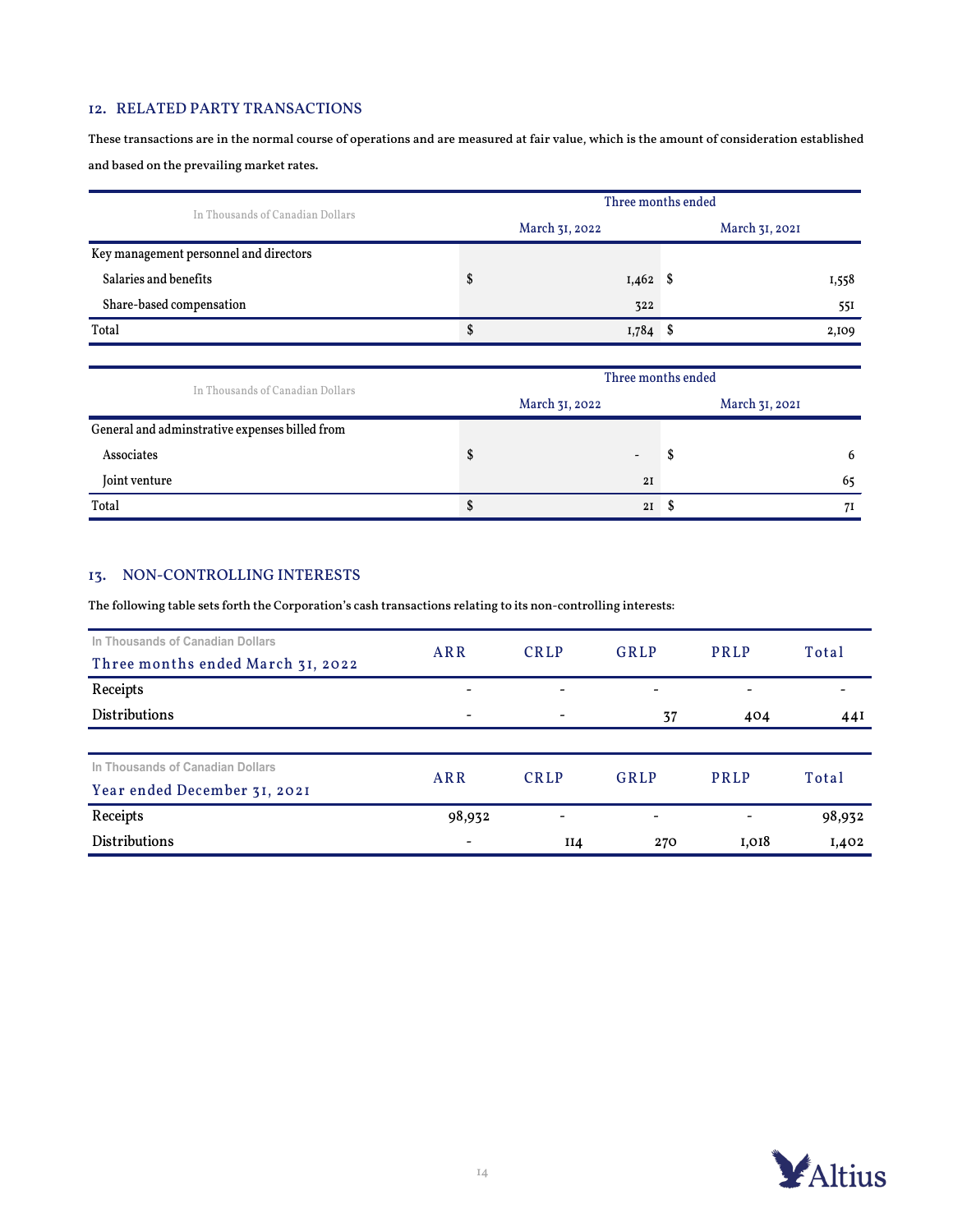### 14. FINANCIAL INSTRUMENTS AND RISK MANAGEMENT

The following table sets forth the Corporation's financial assets and liabilities measured at fair value on a recurring basis by level within the fair value hierarchy. The fair value of the other financial instruments of the Corporation approximates the carrying value due to their shortterm nature. Financial assets in level 2 consist of share purchase warrants and in level 3 consist of private company investments (Note 5).

#### In Thousands of Canadian Dollars

| As at March 31, 2022          | Level 1                  | Level 2                      | Level 3                      | <b>TOTAL</b> |
|-------------------------------|--------------------------|------------------------------|------------------------------|--------------|
| Investments                   | 188,018                  | 3,627                        | 27,834                       | 219,479      |
| Derivative - cash flow swap   | $\overline{\phantom{a}}$ | I.088                        | $\overline{\phantom{a}}$     | I,088        |
| <b>Financial assets</b><br>\$ | $188,018$ \$             | $4,715$ \$                   | 27,834                       | 220,567<br>S |
| Other liability               | 818                      | $\overline{\phantom{a}}$     | $\qquad \qquad \blacksquare$ | 818          |
| <b>Financial liabilities</b>  | 818 \$                   | $\qquad \qquad \blacksquare$ | $\overline{\phantom{a}}$     | 818<br>-8    |

| In Thousands of Canadian Dollars |                          |         |                          |                    |                          |              |         |
|----------------------------------|--------------------------|---------|--------------------------|--------------------|--------------------------|--------------|---------|
| As at December 31, 2021          | Level I                  | Level 2 |                          | Level <sub>3</sub> |                          | <b>TOTAL</b> |         |
| Investments                      | 163,313                  |         | 3,844                    |                    | 16,568                   |              | 183,725 |
| <b>Financial assets</b>          | 163,313                  | \$      | 3,844                    | - \$               | 16,568                   | S            | 183,725 |
| Derivative - cash flow swap      | $\overline{\phantom{a}}$ |         | и                        |                    | $\overline{\phantom{a}}$ |              | и       |
| Other liability                  | 851                      |         | $\overline{\phantom{a}}$ |                    |                          |              | 851     |
| <b>Financial liabilities</b>     | 85I S                    |         | II                       | - \$               | -                        | ъ            | 862     |

Level 1 – valuation based on quoted prices (unadjusted) observed in active markets for identical assets or liabilities;

Level 2 – valuation techniques based on inputs that are quoted prices of similar instruments in active markets; inputs other than quoted prices used in a valuation model that are observable for that instrument; inputs that are derived principally from or corroborated by observable market data by correlation or other means; and estimates of expected volatility, expected life and expected risk-free rate of return, and; Level 3 – valuation techniques with significant unobservable market inputs.

#### Reconciliation of Level 3 fair value measurements of financial instruments

The following table reconciles the fair value measurements of the Corporation's level 3 financial assets, which include lithium investments and certain mining and other investments (Note 8).

| In Thousands of Canadian Dollars       | Level 3      |
|----------------------------------------|--------------|
|                                        | Investments  |
| Balance, December 31, 2020             | \$<br>10,343 |
| Additions                              | 7,625        |
| Disposals                              | (1,000)      |
| Revaluation gains (losses) through OCI | (400)        |
| Balance, December 31, 2021             | \$<br>16,568 |
| <b>Additions</b>                       | 7,836        |
| Revaluation gains (losses) through OCI | 3,430        |
| Balance, December 31, 2021             | \$<br>27,834 |
|                                        |              |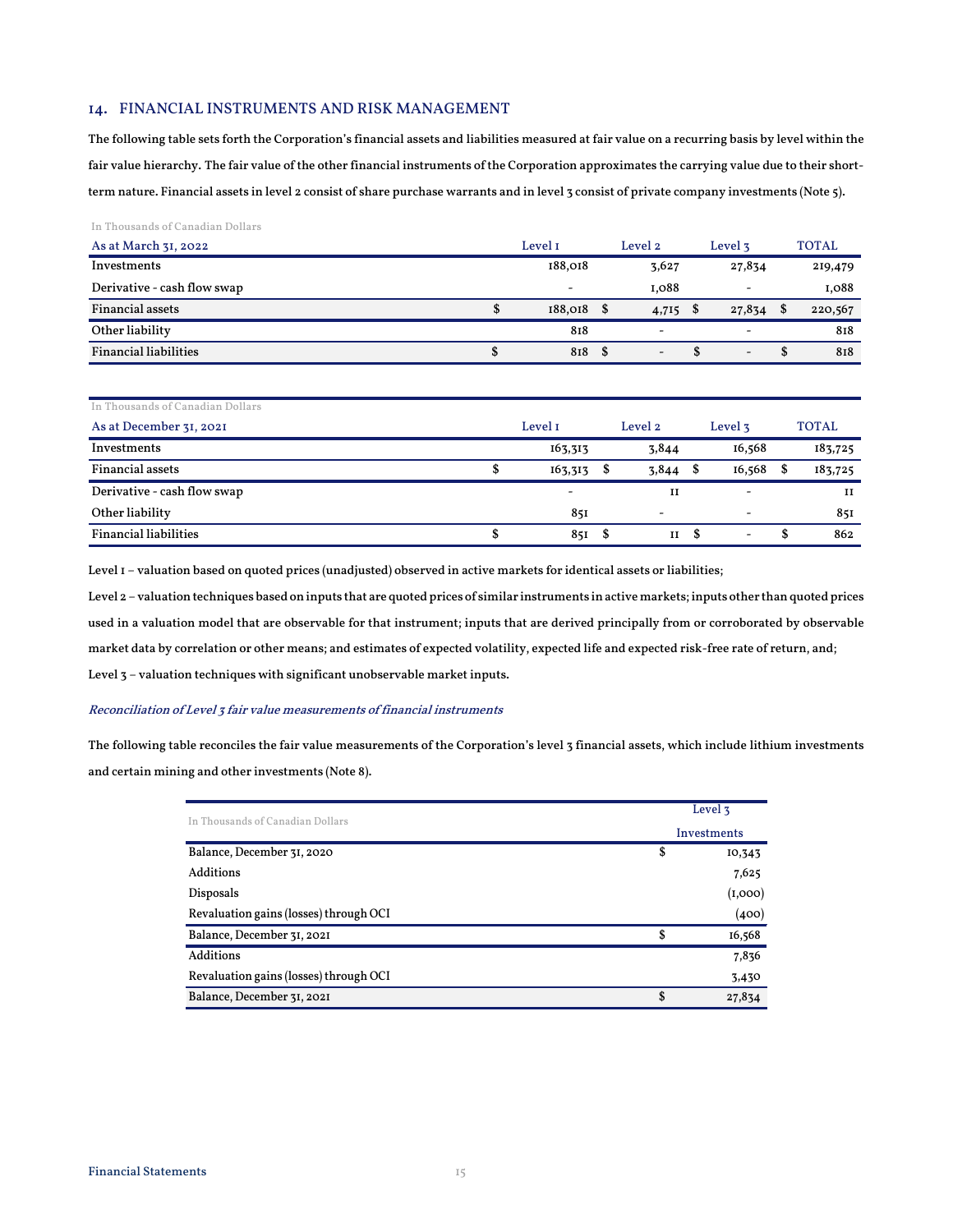#### Valuation technique and key inputs

The Corporation uses an income approach methodology for valuation of these instruments and or uses the value ascribed to external financings completed by its level 3 investments to determine the fair value. If an income approach is not possible, the Corporation utilizes cost as a proxy for fair value. The Corporation works with valuation specialists to establish valuation methodologies and techniques for Level 3 assets including the valuation approach, assumptions using publicly available and internally available information, updates for changes to inputs to the model and reconciling any changes in the fair value of the assets for each reporting date within its financial models.

#### Significant unobservable inputs

The Corporation may use estimates related to timing of revenues and cash flows, discounts rates and anticipated project development all of which are key inputs into a valuation model. Alternatively, the Corporation evaluates the pricing methodology used in any external financings by its level 3 investments as a key input for valuation.

### Relationship and sensitivity of unobservable inputs to fair value

There are underlying sensitivities to these inputs and they may impact the fair value calculations. Specifically, using external financings as an input to the valuation model has the following impacts: the higher the price of the external financing, the higher the valuation of the level 3 investment, the lower the price of the external financing, the lower the valuation of the level 3 investment. A 1% change in financing prices results in a change in valuation of \$278,000 of these instruments.

The following table reconciles the fair value measurements of the level 3 financial assets, that are held in the GBR joint venture, consisting of renewable energy investments (Note 4).

| In Thousands of Canadian Dollars             | Level <sub>3</sub> |                              |    |            |                |           |    |                                       |   |           |  |  |
|----------------------------------------------|--------------------|------------------------------|----|------------|----------------|-----------|----|---------------------------------------|---|-----------|--|--|
|                                              |                    | Renewable energy investments |    |            |                |           |    |                                       |   |           |  |  |
|                                              |                    | TGE <sup>(2)</sup>           |    | Apex $(2)$ | Longroad $(2)$ |           |    | Northleaf <sup><math>(2)</math></sup> |   | Total     |  |  |
| Balance, December 31, 2020                   | \$                 | 47,637                       | Ŝ. | 44,270 \$  |                | -         | \$ |                                       | S | 91,906    |  |  |
| Additions                                    |                    | 17,653                       |    | 25,177     |                | 44,305    |    | 66,652                                |   | 153,787   |  |  |
| Reclassification to royalty interest         |                    | $\overline{\phantom{0}}$     |    | (45, 120)  |                |           |    | -                                     |   | (45, 120) |  |  |
| Redemption                                   |                    |                              |    | 27,685     |                |           |    |                                       |   | 27,685    |  |  |
| Revaluation gains (losses) through OCI $(t)$ |                    | 8,080                        |    | (52, 011)  |                |           |    |                                       |   | (43, 931) |  |  |
| Balance, December 31, 2021                   |                    | 73,369                       | -S |            |                | 44,305 \$ |    | 66,652                                | S | 184,326   |  |  |
| <b>Additions</b>                             |                    | IO                           |    |            |                |           |    | $\mathbf{2}$                          |   | <b>I2</b> |  |  |
| Revaluation gains (losses) through OCI (1)   |                    | 1,339                        |    |            |                |           |    |                                       |   | I,339     |  |  |
| Balance, March 31, 2022                      | \$                 | 74,718 \$                    |    | -          |                | 44,305    |    | 66,654                                | S | 185,677   |  |  |

(1) The Corporation has recorded its 50% share of revaluation gains through OCI (December 31, 2021 - 50%)

(2) These amounts reflect the investments held in the joint venture on a 100% basis, converted at March 31, 2022 spot rate

### Valuation technique and key inputs

 potential value impact of several of the unobservable inputs. The total cash distributions to be received under the Longroad Energy and Capital) and the royalty contracts to be granted in exchange for the investments (TGE). The total number and value of royalty contracts to be The Corporation applies an income approach methodology primarily modelled with risk adjusted discounted cash flows to capture the present value of expected future economic benefits to be derived from the ownership of the investments (Longroad Energy and Northleaf ultimately awarded under the TGE Investment Agreement is subject to a minimum return threshold, which has the effect of muting the Northleaf Capital Agreements is also subject to minimum return thresholds. If an income approach is not possible or the investment is recent,

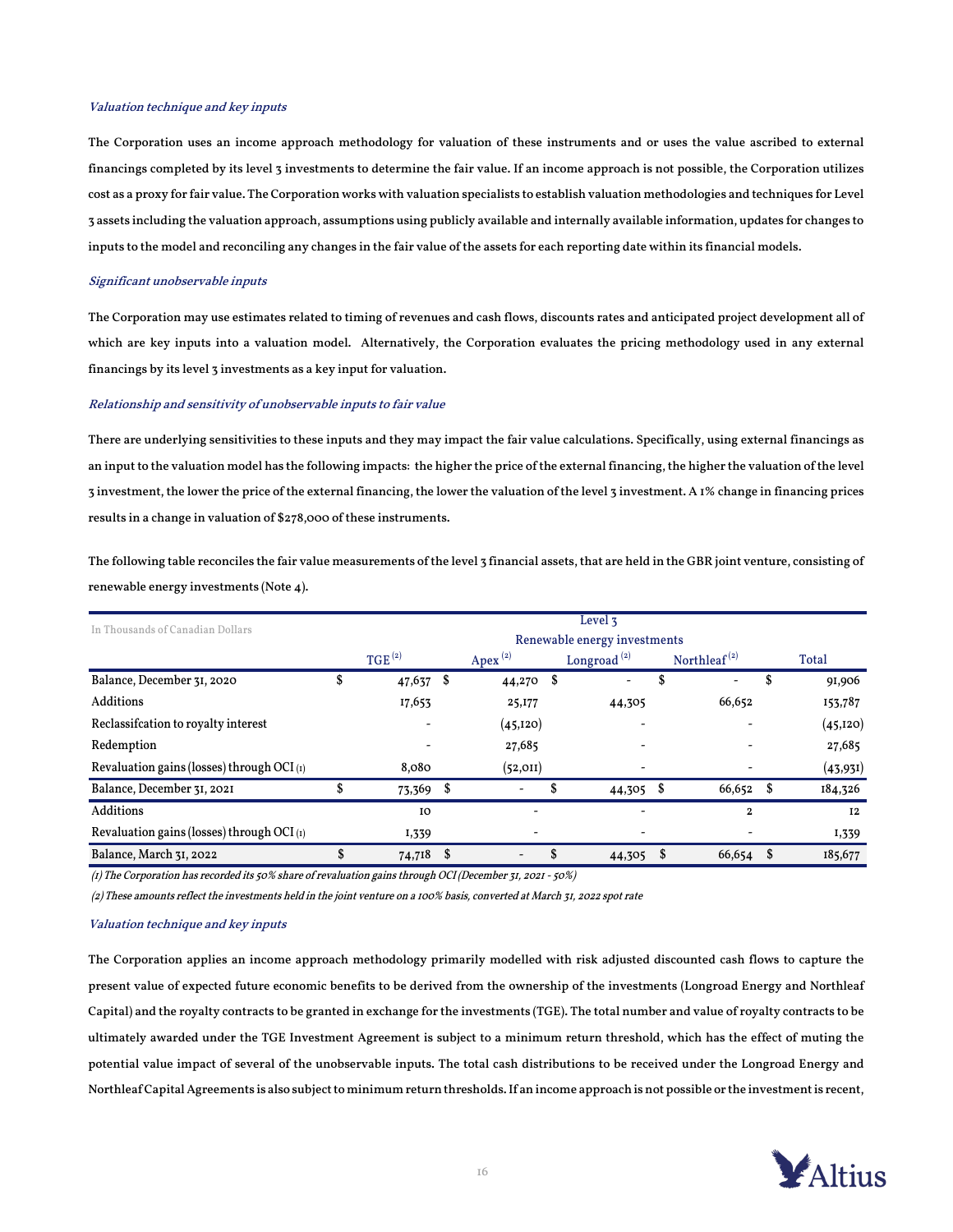the Corporation utilizes cost as a proxy for fair value. The Corporation works with valuation specialists to establish valuation methodologies and techniques for Level 3 assets including the valuation approach, assumptions using publicly available and internally available information, updates for changes to inputs to the model and reconciling any changes in the fair value of the assets for each reporting date within its financial models.

## Significant unobservable inputs

The Corporation uses publicly available information for power purchase agreement prices and merchant power pricing, as well as estimates related to timing of revenues and cash flows, discounts rates and timing of commercial operations all of which are key inputs into the valuation model.

### Relationship and sensitivity of unobservable inputs to fair value

The following table gives information about how the fair value of these investments held by GBR are determined and in particular, the significant unobservable inputs.

| Significant unobservable inputs | Relationship and sensitivity of unobservable inputs to<br>fair value                                                                                                                                                                                                                                                                                                                                                                                  | Quantitative impact                                                                                                                                                                                                                                                                                                                                                                                                                                                            |  |  |  |  |  |
|---------------------------------|-------------------------------------------------------------------------------------------------------------------------------------------------------------------------------------------------------------------------------------------------------------------------------------------------------------------------------------------------------------------------------------------------------------------------------------------------------|--------------------------------------------------------------------------------------------------------------------------------------------------------------------------------------------------------------------------------------------------------------------------------------------------------------------------------------------------------------------------------------------------------------------------------------------------------------------------------|--|--|--|--|--|
| Discount rate                   | The Corporation applies a range of risk adjusted discount rates to<br>the expected project royalties based on the stage of development and<br>an assessment of the likelihood of completion.                                                                                                                                                                                                                                                          | The lower the discount rate the higher the value of an individual<br>royalty. The higher the discount rate the lower the value of the<br>individual royalty.<br>A 1% change in discount rates results in a change of \$6,748,800 to<br>the valuation of these instruments.                                                                                                                                                                                                     |  |  |  |  |  |
| Timing of commercial operations | There are a series of anticipated project development milestones<br>that occur as a project approaches commercial operations. As each<br>project development milestone nears completion or is met, the risk<br>associated with the project reaching commercial operations<br>decreases. The expected timing of the commercial operations date<br>(the date upon which cash flows are expected to commence) will<br>impact the fair value calculation. | As the commercial operations date approach and the time to<br>cashflow shortens, the value will increase based on the time value<br>of money. Impact is dependent on reduction in time and<br>appropriate risk adjusted discount rate. Given the minimum<br>return threshold it is expected that the impact of timing of<br>commercial operations will be minimal as delays will result in a<br>higher number of royalties granted and thus a higher value.<br>Nominal impact. |  |  |  |  |  |

#### Risk Management

The Corporation's financial assets and financial liabilities are exposed to various risk factors that may affect the fair value presentation or the amount ultimately received or paid on settlement of its assets and liabilities. The Corporation manages these risks through prudent investment and business decisions and, where the exposure is deemed too high, the Corporation may enter into derivative contracts to reduce this exposure. The Corporation does not utilize derivative financial instruments for trading or speculative purposes. Hedge accounting is applied only when appropriate documentation and effectiveness criteria are met.

### COVID -19

Certain impacts to public health conditions particular to the coronavirus (COVID-19) outbreak that continued during the year ended December 31, 2021 may have a significant negative impact on the operations and profitability of the Corporation. The extent of the impact to the financial performance of the Corporation will depend on future developments, including (i) the duration and spread of the outbreak, (ii)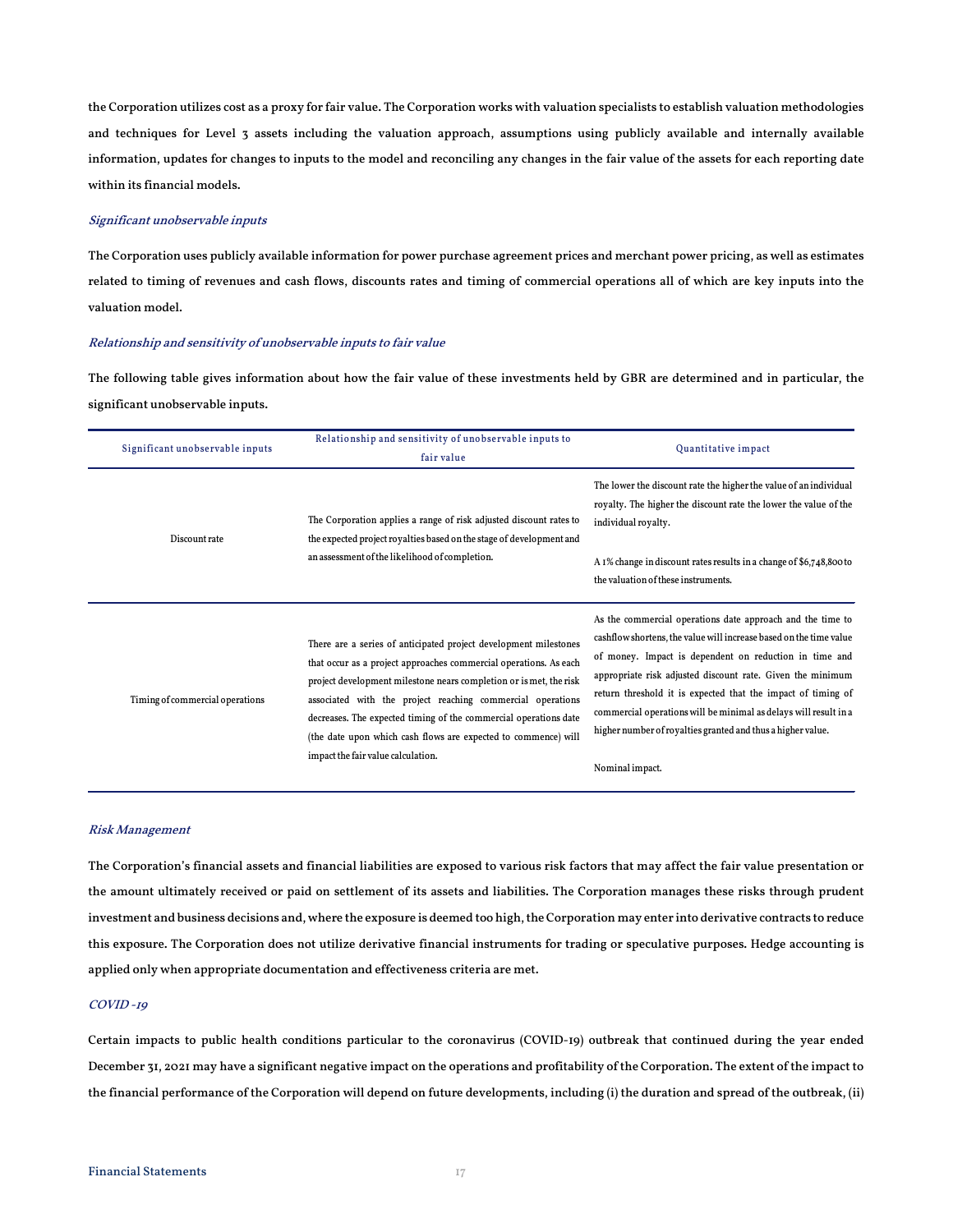the restrictions and advisories, (iii) the effects on the financial markets, (iv) the effects on the economy overall and (v) the effect on commodity prices, all of which are highly uncertain and cannot be predicted. The impact of COVID-19 on the Corporation's investments and royalty and streaming assets could be volatile as financial markets and commodity prices adjust accordingly. The impact of COVID-19 to the Corporation was minimal during the year ended December 31, 2021.

## 15. SEGMENTED INFORMATION

The Corporation manages its business under three operating segments consisting of Mineral Royalties, Renewable Royalties and Project Generation. Key measures used by the Chief Operating Decision Maker ("CODM") in assessing performance and in making resource allocation decisions are earnings before interest, tax, depreciation and amortization and other income (expenses) (''adjusted EBITDA'') and earnings before income taxes. Both measures enable the determination of cash return on the equity deployed and overall profitability for each segment. The Corporation's proportionate revenue and expenses from LNRLP is included in the Mineral Royalties segment on a gross revenue and expense basis and adjusted to earnings in joint ventures (under the equity method) in the adjustment and eliminations column of the table. Revenue and expenses from the GBR joint venture are included in the Renewable Royalties segment on a proportionate revenue and expense basis and adjusted to earnings in joint ventures (under the equity method) in the adjustment and eliminations column of the table.

| In Thousands of Canadian Dollars                       | <b>Mineral Royalties</b> |              | Renewable                | <b>Project Generation</b> |                          | Subtotal    | Adjustment for Joint |    | Total    |  |
|--------------------------------------------------------|--------------------------|--------------|--------------------------|---------------------------|--------------------------|-------------|----------------------|----|----------|--|
| Reportable Segments, Three Months Ended March 31, 2022 |                          |              | <b>Royalties</b>         |                           |                          |             | <b>Ventures</b>      |    |          |  |
| Revenue and other income                               | \$                       | $24,722$ \$  | 770 \$                   |                           | 2,999 \$                 | $28,49I$ \$ | $(I, 404)$ \$        |    | 27,087   |  |
| <b>Costs and Expenses</b>                              |                          |              |                          |                           |                          |             |                      |    |          |  |
| General and administrative                             |                          | 1,500        | 853                      |                           | 616                      | 2,969       | (572)                |    | 2,397    |  |
| Cost of sales - copper stream                          |                          | 1,873        |                          |                           |                          | 1,873       |                      |    | 1,873    |  |
| Generative exploration                                 |                          | $\sim$       | $\overline{\phantom{a}}$ |                           | 64                       | 64          | ٠                    |    | 64       |  |
| Adjusted EBITDA                                        | \$                       | 21,349 \$    | $(83)$ \$                |                           | $2,319$ \$               | 23,585 \$   | $(832)$ \$           |    | 22,753   |  |
| Share-based compensation                               | S                        | $(288)$ \$   | $(38)$ \$                |                           | $(155)$ \$               | $(481)$ \$  | ÷                    | S  | (48I)    |  |
| Amortization and depletion                             |                          | (6, 675)     | (122)                    |                           | $\overline{\phantom{a}}$ | (6,797)     | 203                  |    | (6, 594) |  |
| Earnings from joint ventures                           |                          |              | ä,                       |                           | $\sim$                   |             | 629                  |    | 629      |  |
| Gain on disposal of mineral property                   |                          |              | $\overline{a}$           |                           | 996                      | 996         |                      |    | 996      |  |
| Foreign exchange gain                                  |                          | 579          | 9                        |                           | (49)                     | 539         |                      |    | 539      |  |
| Unrealized gain on fair value adjustment of derivative |                          |              | ÷                        |                           | (313)                    | (313)       |                      |    | (313)    |  |
| Interest on long-term debt                             |                          | (I, 453)     | $\overline{a}$           |                           | $\sim$                   | (I, 453)    |                      |    | (I, 453) |  |
| Earnings (loss)before income taxes                     | \$                       | 13,512 \$    | $(234)$ \$               |                           | $2,798$ \$               | $16,076$ \$ | ÷                    | \$ | 16,076   |  |
| Income taxes (current and deferred)                    |                          |              |                          |                           |                          |             |                      |    | 3,541    |  |
| Net earnings                                           |                          |              |                          |                           |                          |             |                      | \$ | 12,535   |  |
| Supplementary information                              |                          |              |                          |                           |                          |             |                      |    |          |  |
| Total assets $(I)$                                     | \$                       | 458,033 \$   | 207,754 \$               |                           | 82,178 \$                | 747,965 \$  |                      | \$ | 747,965  |  |
| Cash flow from (used)                                  |                          |              |                          |                           |                          |             |                      |    |          |  |
| Operating activities                                   |                          | 16,036       | (83)                     |                           | (1,726)                  | 14,227      | (423)                |    | 13,804   |  |
| Financing activities                                   |                          | (8,652)      |                          |                           |                          | (8,652)     |                      |    | (8,652)  |  |
| Investing activities                                   |                          | (9,541)      | 26,646                   |                           | (I, 408)                 | 15,697      | 423                  |    | 16,120   |  |
| Total cash flow from (used)                            | \$                       | $(2,157)$ \$ | $26,563$ \$              |                           | $(3,134)$ \$             | $21,272$ \$ | $\omega$             | S  | 21,272   |  |

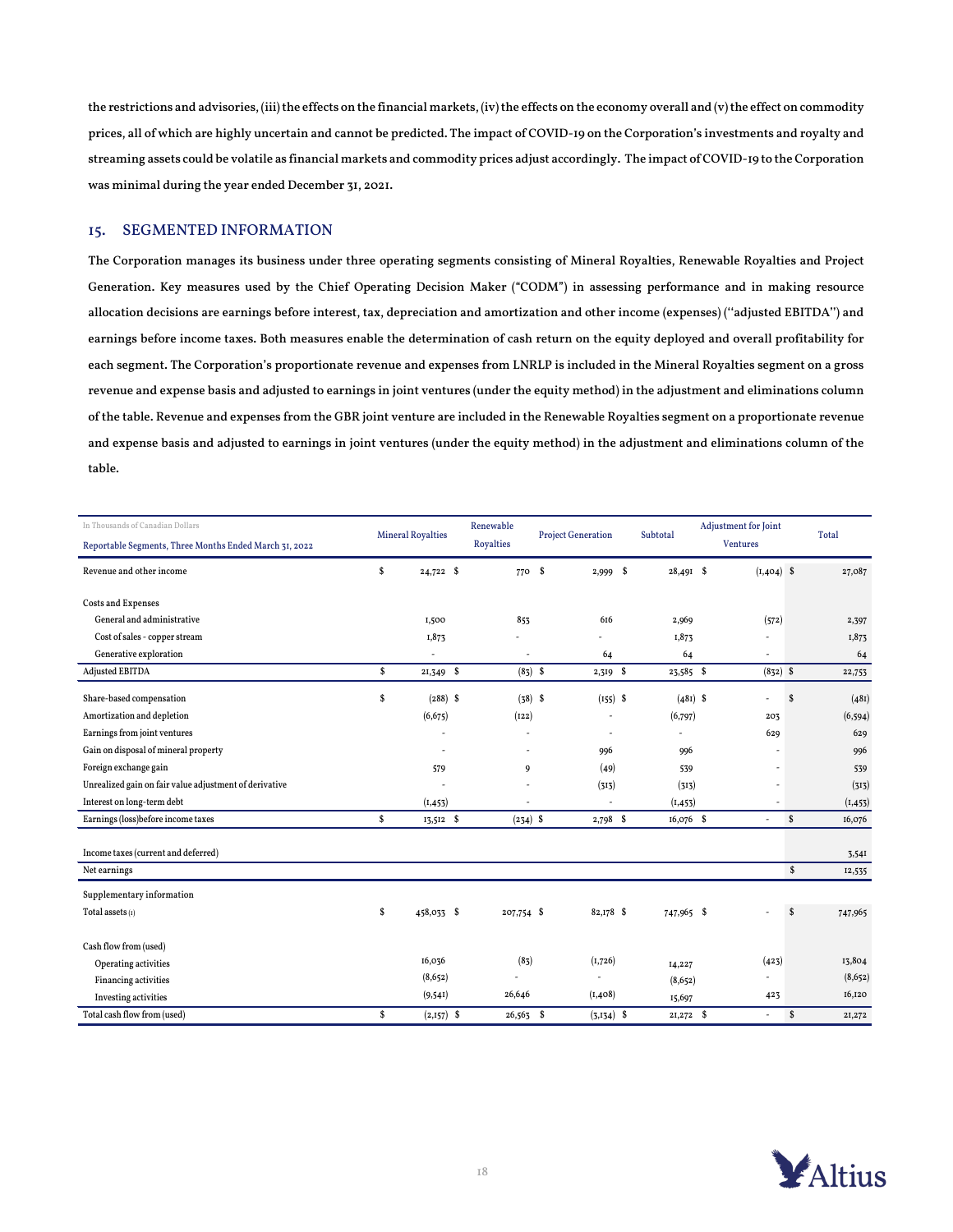| In Thousands of Canadian Dollars                                   |    |             |                                                          |              |            |                | Adjustment for<br><b>Joint Ventures</b> |              |          |
|--------------------------------------------------------------------|----|-------------|----------------------------------------------------------|--------------|------------|----------------|-----------------------------------------|--------------|----------|
| Reportable Segments, Three Months Ended March 31, 2021             |    |             | Mineral Royalties Renewable Royalties Project Generation |              | Subtotal   |                |                                         |              | Total    |
| Revenue and other income                                           | \$ | $17,725$ \$ | 35S                                                      | $408$ \$     | 18,168 \$  |                | $(666)$ \$                              |              | 17,502   |
| <b>Costs and Expenses</b>                                          |    |             |                                                          |              |            |                |                                         |              |          |
| General and administrative                                         |    | I,260       | 676                                                      | 582          | 2,518      |                | (616)                                   |              | I,902    |
| Cost of sales - copper stream                                      |    | I,02I       |                                                          |              | I, O2I     |                |                                         |              | I, O2I   |
| Generative exploration                                             |    |             |                                                          | 8            |            | 8              | $\overline{\phantom{a}}$                |              | 8        |
| Mineral rights and leases                                          |    |             | ÷,                                                       | 30           | 30         |                | $\overline{\phantom{a}}$                |              | 30       |
| Adjusted EBITDA                                                    | \$ | $15,444$ \$ | $(641)$ \$                                               | $(212)$ \$   |            | 14,591 \$      | $(50)$ \$                               |              | I4,54I   |
| Share-based compensation                                           | \$ | $(358)$ \$  | $(165)$ \$                                               | $(193)$ \$   |            | $(716)$ \$     |                                         | \$           | (716)    |
| Amortization and depletion                                         |    | (4,908)     | (99)                                                     |              | (5,007)    |                | 183                                     |              | (4, 824) |
| (Loss) earnings from joint ventures                                |    | ÷,          | $\overline{a}$                                           |              |            | $\overline{a}$ | (133)                                   |              | (133)    |
| Foreign exchange gain                                              |    | 365         | 264                                                      |              | 629        |                |                                         |              | 629      |
| Unrealized gain on fair value adjustment of derivative             |    |             |                                                          | 4,224        | 4,224      |                |                                         |              | 4,224    |
| Dilution gain on issuance of shares by associate and joint venture |    | ٠           | 358                                                      |              | 358        |                |                                         |              | 358      |
| Share of (loss) and impairment reveral in associates               |    | ٠           |                                                          | 1,426        | 1,426      |                |                                         |              | I,426    |
| Interest on long-term debt                                         |    | (1, 817)    | ÷,                                                       |              | (1, 817)   |                |                                         |              | (1, 817) |
| Earnings (loss) before income taxes                                | s. | 8,726 \$    | $(283)$ \$                                               | $5,245$ \$   | 13,688 \$  |                | $\blacksquare$                          | $\mathbf{s}$ | 13,688   |
| Income taxes (current and deferred)                                |    |             |                                                          |              |            |                |                                         |              | 1,884    |
| Net earnings                                                       |    |             |                                                          |              |            |                |                                         | \$           | II,804   |
| Supplementary information                                          |    |             |                                                          |              |            |                |                                         |              |          |
| Total assets                                                       | \$ | 440,722 \$  | $I90, I26$ \$                                            | 71,190 \$    | 702,038 \$ |                |                                         | <b>S</b>     | 702,038  |
| Cash flow from (used)                                              |    |             |                                                          |              |            |                |                                         |              |          |
| Operating activities                                               |    | II, IO7     | (64I)                                                    | (1,656)      | 8,810      |                | (270)                                   |              | 8,540    |
| Financing activities                                               |    | (10, 390)   | 92,016                                                   |              | 81,626     |                |                                         |              | 81,626   |
| Investing activities                                               |    | (288)       |                                                          | (56)         | (344)      |                | 270                                     |              | (74)     |
| Total cash flow from (used)                                        | s  | 429S        | 91,375 \$                                                | $(I,7I2)$ \$ | 90,092 \$  |                | $\sim$                                  | $\mathbf{s}$ | 90,092   |

### 16. SUBSEQUENT EVENTS

#### Preferred securities

On April 14, 2022 Fairfax Financial Holdings Limited, through certain of its affiliates (collectively, "Fairfax") exercised 6,670,000 common share purchase warrants (the "Warrants") at an exercise price of \$15.00 per common share in the capital of the Corporation (each, a "Common Share") for gross proceeds of \$100,000,000. In accordance with the terms of the Warrants and the preferred security indenture dated April 26, 2017 between the Corporation and TSX Trust Company governing the Corporation's 5% subordinate preferred securities (the "Preferred Securities"), Fairfax elected to pay the exercise price of the Warrants by surrendering its \$100,000,000 Preferred Securities to Altius for cancellation, in full satisfaction of the exercise price payable in respect of the Warrants. As part of the redemption of the Preferred Securities, the Corporation made cash payments of \$2,086,000 which amount fully satisfies Altius' interest and certain other obligations under the Indenture.

#### Renewables

On May 4, 2022 the Corporation's subsidiary ARR, announced that GBR has executed agreements to invest a total of US\$32,500,000 into a new global renewables development platform, Bluestar Energy Capital LLC ("Bluestar"), recently founded and majority-owned by Declan Flanagan, former CEO of Orsted Onshore and Lincoln Clean Energy. GBR will invest the majority of the total US\$32,500,000 commitment into Nova Clean Energy, LLC ("Nova"), the North American renewables development subsidiary of Bluestar and in exchange will receive